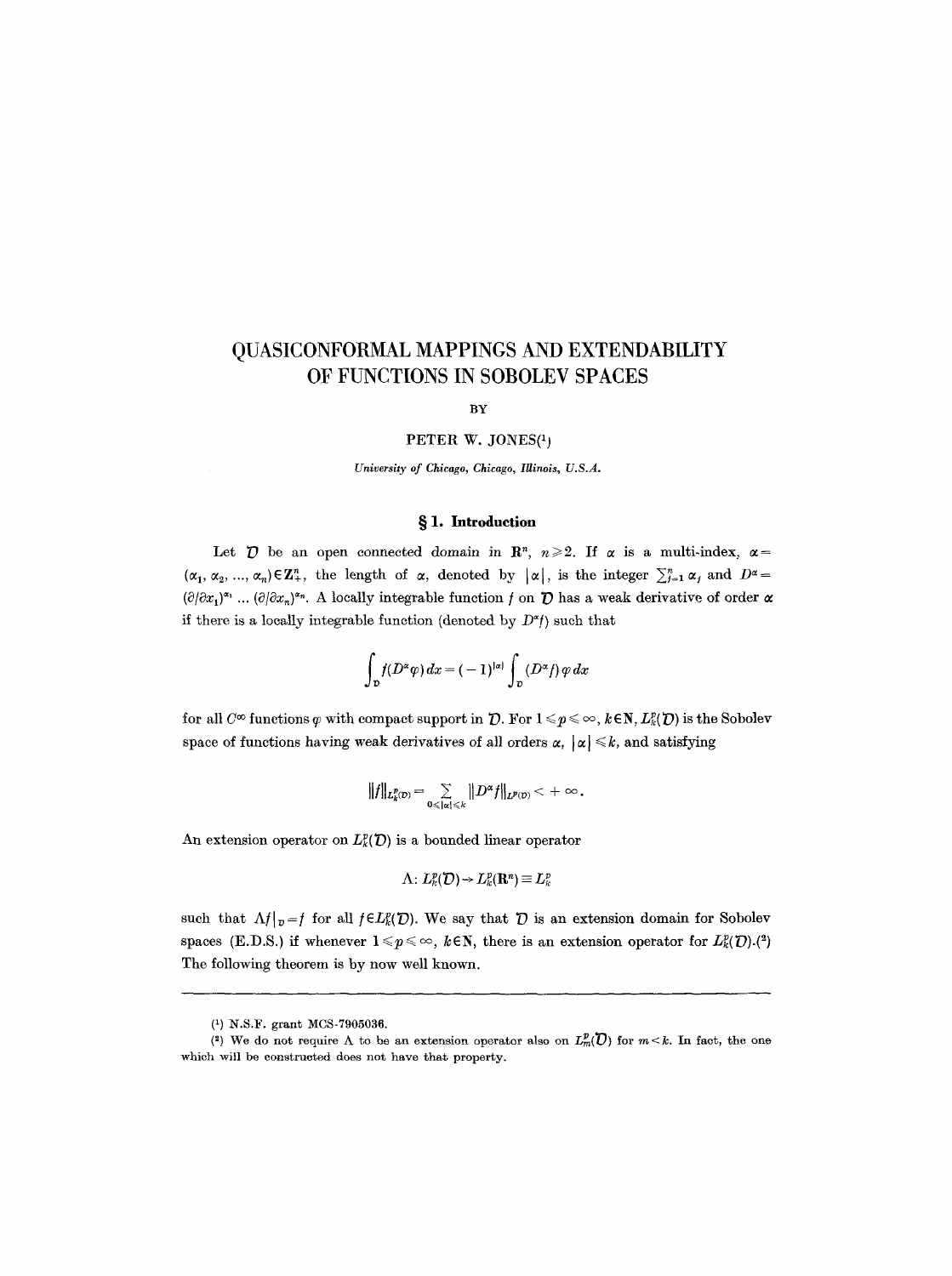THEOREM A (Calderón-Stein). *Every Lipschitz domain is an* E.D.S.

Theorem A was proved by A. P. Calderón [2] in the case where  $1 \le p \le \infty$ ; E. M. Stein [20] extended Calderón's result to include the endpoints  $p=1, \infty$ . For earlier results, see [13] and [17].

The purpose of this paper is to discuss to' what extent Theorem A may be improved, i.e., what geometric conditions can be imposed on a domain to guarantee that it will be an E.D.S. We will introduce a class of domains, herein called  $(\varepsilon, \delta)$  domains, every member of which is an E.D.S. Lipschitz domains are contained in this class. Our condition is best possible in the following sense: a finitely connected planar domain is an E.D.S. if and only if it is an  $(\varepsilon, \delta)$  domain (Theorem 3). In a related paper [14], D. Jerison and C. Kening show that a large number of potential-theoretic properties, heretofore known to be true for Lipschitz domains, remain valid for  $(\varepsilon, \delta)$  domains. In some sense then,  $(\varepsilon, \delta)$  domains are the worst domains whose classical function-theoretic properties are the same as those of the Euclidean upper half spaces.

Our extension problem for Sobolev spaces is closely related to certain problems in the theory of quasiconformal mappings. Let  $E(D)$  denote the space of functions having finite Dirichlet energy, i.e., those functions f having weak derivatives of all orders  $\alpha$ ,  $|\alpha| = 1$ , and satisfying

$$
||f||_{E(D)} = \sum_{|\alpha|=1} ||D^{\alpha}f||_{L^{n}(D)} < +\infty.
$$

Since constant functions have zero energy,  $E(D)$  is actually a Banach space of functions modulo constants. If  $\varphi: \mathcal{D} \to \mathcal{D}'$  is K quasiconformal and  $f \in E(\mathcal{D}')$ , then  $f \circ \varphi \in E(\mathcal{D})$  and  $||f\circ\varphi||_{E(p)} \leq K||f||_{E(p)}$ . Consequently,  $\varphi$  gives rise to an isomorphism between  $E(\mathcal{D})$  and  $E(\mathcal{D}')$ . A surface S in the Möbius space  $\mathbf{R}^n$  is said to be a quasisphere (when  $n=2$ , a quasicircle) if S is the image of the unit sphere  $S^{n-1} \subset \mathbb{R}^n$  under some globally quasiconformal homeomorphism of  $\overline{\mathbb{R}^n}$  onto  $\overline{\mathbb{R}^n}$ . Suppose now that S is a quasisphere and  $\mathcal{D}_1$  and  $\mathcal{D}_2$  are the two components of  $S^c$ . Let  $\varphi$  be a  $(K)$  quasiconformal homeomorphisms of  $\mathbf{R}^n$  onto  $\mathbf{R}^n$ such that  $S=\varphi(S^{n-1})$ . If  $f\in E(\mathcal{D}_1)$ , define an extension  $\Lambda f$  of f on  $\mathcal{D}_2$  by

$$
\Lambda f(x)=f\bigg(\varphi\bigg(\frac{\varphi^{-1}(x)}{\|\varphi^{-1}(x)\|^2}\bigg)\bigg),\quad \, x\in\mathcal{D}_2.
$$

It is easy to check that  $\Lambda f \in E(\mathbf{R}^n) \equiv E$  and  $||\Lambda f||_E \leq 2K||f||_{E(\mathcal{D}_1)}$ . Therefore, every domain bounded by a quasisphere is an extension domain for the Dirichlet energy space (E.D.E.). The following result of [11] indicates that this condition is essentially best possible in dimension 2.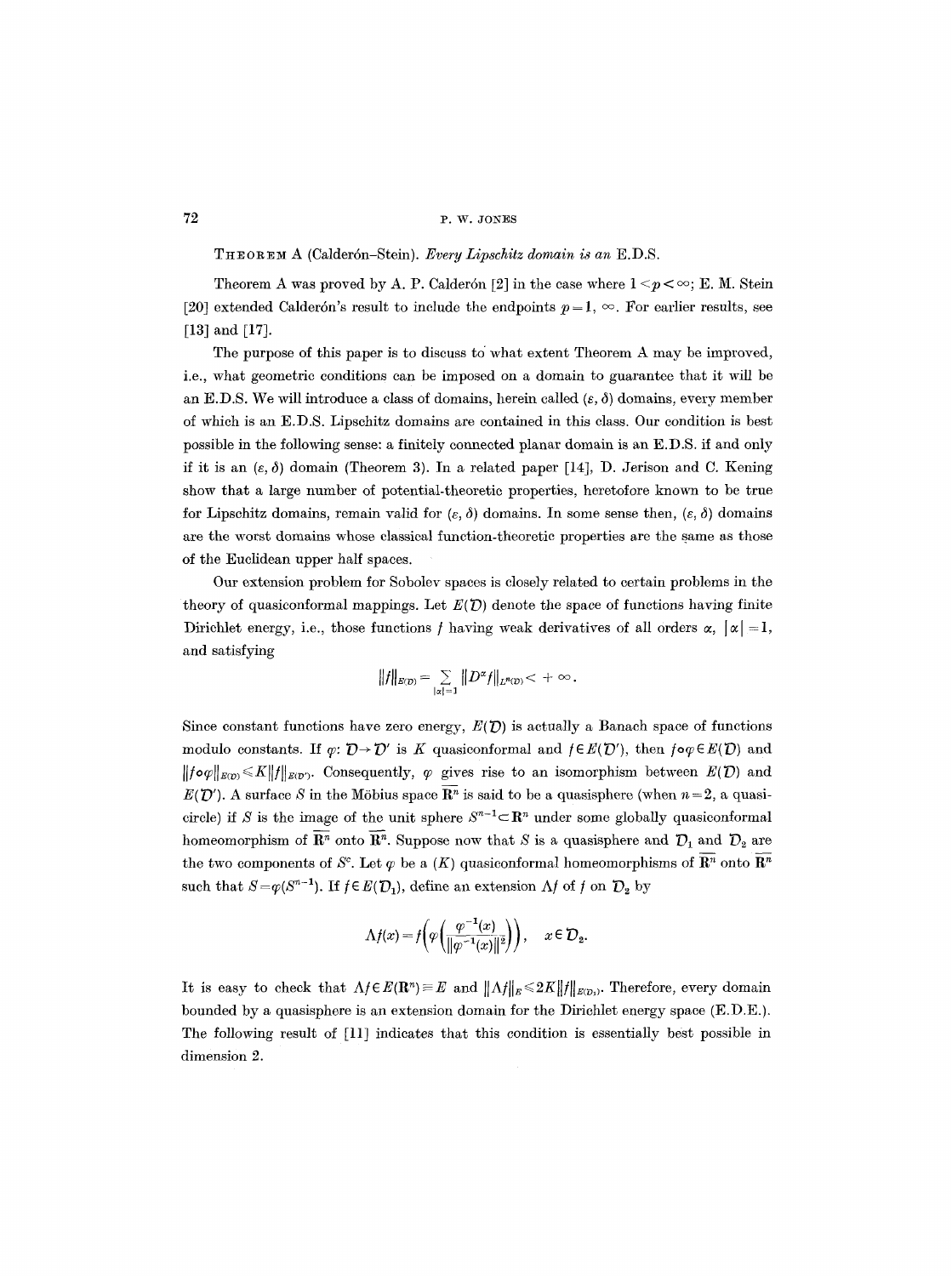THEOREM B (Gol'dshtein, Latfullin, Vodop'yanov). *If*  $D \subseteq R^2$  is simply connected, *then*  $\overline{D}$  *is an*  $E.D.E.$  *if and only if*  $\partial \overline{D}$ *, is a quasicircle.* 

One might naturally guess that an analogue of Theorem B holds for Sobolev spaces, though clearly one cannot extend in that case by using the above quasiconformal reflection argument. Our Theorem 4 asserts that this guess is correct.

For a rectifiable arc  $\gamma \subset \mathbb{R}^n$ , let  $l(\gamma)$  denote the Euclidean arclength of  $\gamma$ . Let  $|x-y|$ denote the Euclidean distance between  $x, y \in \mathbb{R}^n$ , and let  $d(x) = \inf_{y \in \mathbb{R}^n} |x-y|$  for  $x \in \mathcal{D}$ . We say that  $\bar{D}$  is an  $(\varepsilon, \delta)$  domain if whenever  $x, y \in \bar{D}$  and  $|x-y| < \delta$ , there is a rectifiable arc  $\gamma \subset \mathcal{D}$  joining x to y and satisfying

$$
l(\gamma) \leqslant \frac{1}{\varepsilon} |x - y| \tag{1.1}
$$

and

$$
d(z) \geqslant \frac{\varepsilon |x-z| |y-z|}{|x-y|} \quad \text{for all } z \text{ on } \gamma. \tag{1.2}
$$

Domains satisfying the  $(\varepsilon, \infty)$  condition have been studied previously in [14] and [17]--the definitions given in those papers appear to be slightly different, but are equivalent. Fred Gehring [8] is presently writing an expository paper on these domains.

Condition (1.1) says that  $\bar{D}$  is locally connected in some quantitative sense. Condition (1.2) says there is a "tube"  $T$ ,  $\gamma \subset T \subset \mathcal{D}$ ; the width of T at a point z is on the order of min  $(|x-z|, |y-z|)$ . It is clear that every Lipschitz domain is an  $(\varepsilon, \delta)$  domain for some values of  $\varepsilon$ ,  $\delta$  > 0. The boundary of an  $(\varepsilon, \delta)$  domain can, however, be highly nonrectifiable and, in general, no regularity condition on  $\partial \mathcal{D}$ , can be inferred from the  $(\varepsilon, \delta)$  property. The classical snowflake domain of conformal mapping theory has the property that every subarc of the boundary is nonrectifiable; it can be checked by hand that the snowflake domain is an  $(\varepsilon, \infty)$  domain for some  $\varepsilon > 0$ . In fact the situation is even worse than this example shows. Let  $H^{\alpha}$  denote  $\alpha$  dimensional Hausdorff measure. If  $n-1 \leq \alpha \leq n$ , one can construct a domain  $D \subset \mathbb{R}^n$  such that  $D$  is an  $(e(\alpha), \infty)$  domain and  $H^*(\mathcal{U} \cap \partial D) > 0$  for all open sets  $\mathcal{U}$  satisfying  $\mathcal{U} \cap \partial \mathcal{D} + \emptyset$ . Such domains arise naturally in the theory of quasiconformal mappings. See for example [10] or [16], pages 104, 105.

Our first result is the following extension of Theorem A.

THEOREM 1. Suppose  $k \in N$  and  $\hat{D}$  is an  $(\varepsilon, \delta)$  domain. Then there is a bounded linear *extension operator*  $\Lambda_k$ ,

$$
\Lambda_k: L_k^p(\mathcal{D})\to L_k^p,\quad 1\leqslant p\leqslant \infty.
$$

*Furthermore, the norm of*  $\Lambda_k$  on  $L_k^p(D)$  depends only on  $\varepsilon$ ,  $\delta$ ,  $p$ ,  $k$ , and the dimension n.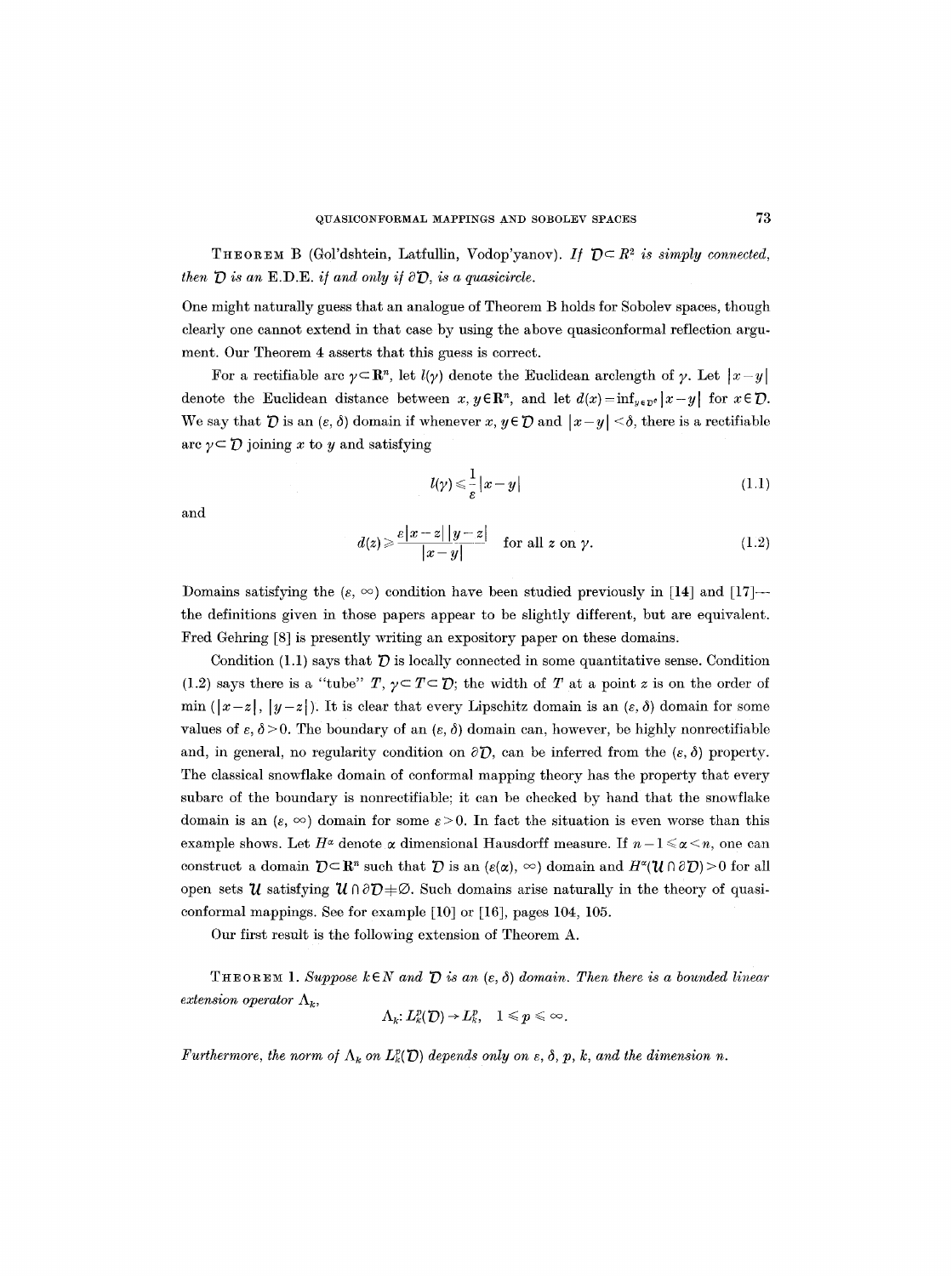The Calderdn-Stein operators of Theorem A do have some advantages over our operators  $\Lambda_k$ . Stein [20] constructs one extension operator which works for all p and k, while our operators are different for different values of  $k$ . Calderón's operators  $[2]$  are different for different values of k, but have the property that whenever  $f \in L_k^p(\mathcal{D})$  has compact support in  $\mathcal{D}$ , its extension vanishes identically outside of  $\mathcal{D}$ . Our operators  $\Lambda_k$  do not have this property. On the other hand, a slight modification of our operator  $\Lambda_k$  can be used to extend functions in  $E(D)$ . Our next result answers a question of Fred Gehring.

THEOREM 2. *Every*  $(\varepsilon, \infty)$  domain is an E.D.E.

A celebrated theorem of Ahlfors [1] gives a simple geometric condition which characterizes quasieircles. If  $\Gamma$  is a Jordan curve in  $\overline{\mathbf{R}^2}$  and x,  $y \neq \infty$  are two distinct points on  $\Gamma$ , the complement of  $\{x, y\}$  on  $\Gamma$  consists of two disjoint arcs. The arc of smaller Euclidean diameter is called the smaller arc--note that if  $\Gamma$  passes through  $\infty$ , one of the arcs has infinite Euclidean diameter. The theorem of Ahlfors asserts that  $\Gamma$  is a quasicircle if and only if there is a constant  $M < +\infty$ , independent of x, y, and such that

$$
|x-z| \leqslant M |x-y| \tag{1.3}
$$

for all  $z$  on the smaller arc between  $x$  and  $y$ . The above Ahlfors conditions is connected to the  $(\varepsilon, \delta)$  condition via the following result (see [15] or [18]).

THEOREM C. Suppose  $\Gamma \subset \mathbb{R}^2$  *is a Jordan curve and suppose*  $\mathcal{D}_1$  *and*  $\mathcal{D}_2$  *are the two*  $simplify$  connected domains complementary to  $\Gamma$ . The following conditions are equivalent:

- $(i)$   $\Gamma$  *is a quasicircle.*
- (ii) *Either*  $D_1$  or  $D_2$  *is an*  $(\varepsilon, \infty)$  *domain for some*  $\varepsilon > 0$ *.*
- (iii)  $D_1$  *and*  $D_2$  *are* ( $\varepsilon$ ,  $\infty$ ) *domains for some*  $\varepsilon > 0$ .

Our next two theorems show to what extent the  $(\varepsilon, \delta)$  condition is necessary to the study of our problem and relate Theorem 1 to Theorem B.

THEOREM 3. If  $D \subset \mathbb{R}^2$  is finitely connected, then  $D$  is an E.D.S. if and only if  $D$  is *an* ( $\varepsilon$ ,  $\delta$ ) domain for some values of  $\varepsilon$ ,  $\delta$  > 0.

**THEOREM 4.** If  $D \subseteq \mathbb{R}^2$  is bounded and finitely connected, then the following conditions *are equivalent:* 

- (i)  $D$  is an E.D.S.
- (ii)  $D$  is an E.D.E.
- (iii)  $\mathcal D$  *is an* ( $\varepsilon$ ,  $\infty$ ) *domain for some*  $\varepsilon > 0$ .
- (iv)  $\partial \mathcal{D}$  consists of a finite number of points and quasicircles.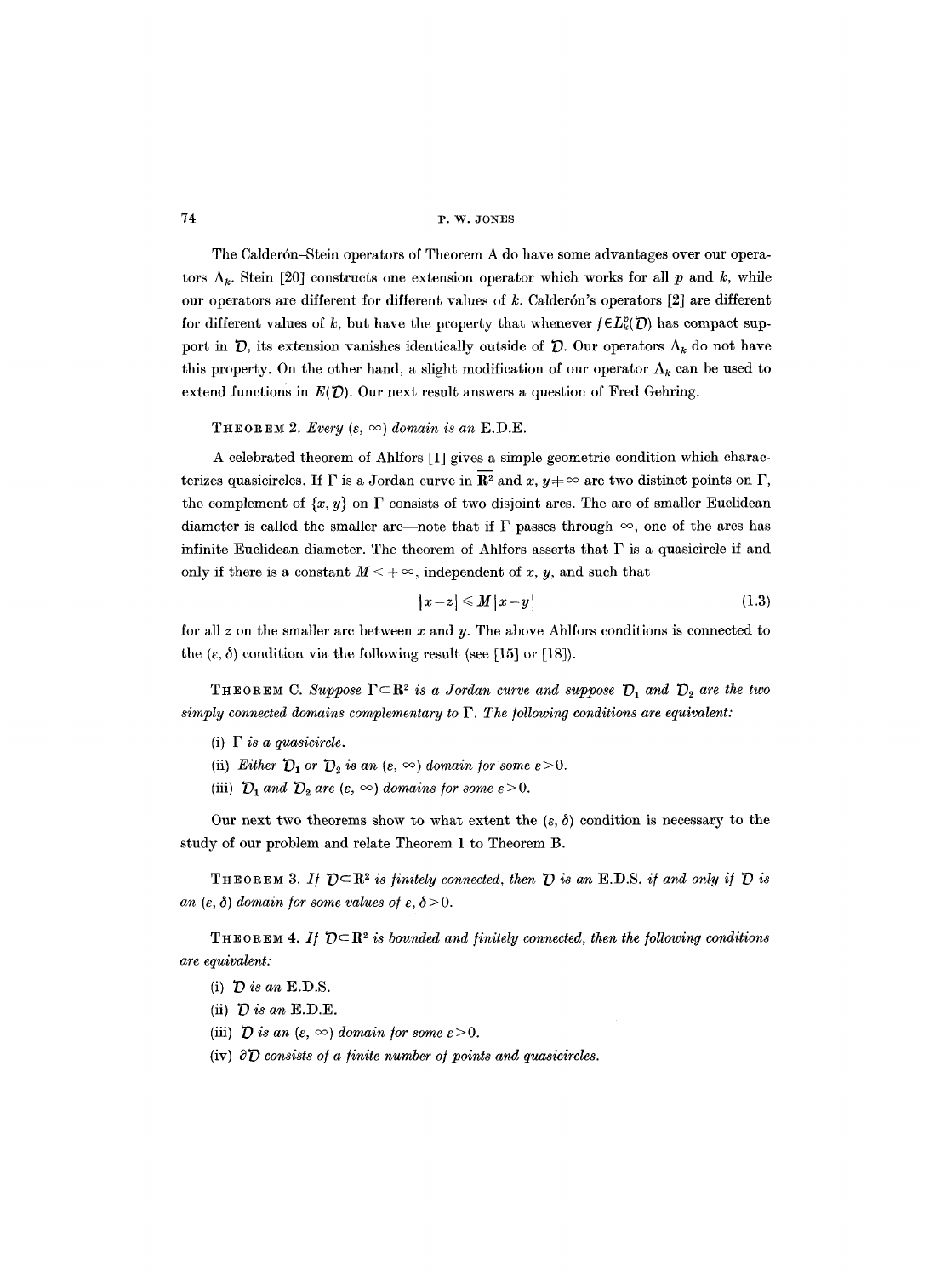Theorem C shows that the two equivalent conditions of Theorem 3 are also equivalent to a suitable local variant of condition (iv) in Theorem  $4$ —this will be discussed in a later section. We also note that there is some evidence in the literature to hint at Theorem 4. One of the classical examples of a domain which is not an E.D.S. is  $\mathcal{D} = \{(x, y) \in \mathbb{R}^2 : y > |x|^2\}$ , where  $\alpha \in (0, 1)$ . (The Sobolev embedding theorem fails for  $L_1^{2+\epsilon}(\mathcal{D})$ .)  $\partial \mathcal{D}$  is also a classical example of a Jordan curve which does not satisfy the Ahlfors conditions (1.3), i.e., is not a quasicircle.

One cannot hope for exact analogues of Theorems 3 or 4 in dimensions  $n \geq 3$ . There are two general principles which indicate this. First of all, the simple connectivity property is a much weaker condition in higher dimensions than it is in dimension 2; the failure of the Schoenfliess theorem in  $\mathbb{R}^3$  is but one example of this phenomenon. For this reason, one might suspect there is a Jordan domain in  $\mathbb{R}^3$  which is an E.D.S. but not an  $(\varepsilon, \delta)$ domain for any values of  $\varepsilon$ ,  $\delta$  > 0. The second reason for doubting the existence of higher dimensional analogues of Theorems 3 and 4 is that  $\mathbb{R}^n$  is highly rigid when  $n \geq 3$ . For this reason there are very few quasiconformal mappings in  $\mathbb{R}^n$ ,  $n \geq 3$ , when compared to the case of  $\mathbb{R}^2$ . As an example we cite the fact that every 1 quasiconformal mapping from the unit ball of  $\mathbb{R}^3$  to  $\mathbb{R}^3$  is the restriction of a Möbius transform. See [5], [7], [9], and [19] for further discussions of this phenomenon. We state without proof the following results.

(1) There is a Jordan E.D.S. in  $\mathbb{R}^3$  which is not an  $(\varepsilon, \delta)$  domain for any values of  $\varepsilon, \delta > 0$ .

(2) There is a domain  $\mathcal{D}_1 \subset \mathbb{R}^3$  such that  $\mathcal{D}_1$  and  $\mathcal{D}_2 = (\mathcal{D}_1^c)^\circ$  are homeomorphic to balls,  $\mathcal{D}_1$  and  $\mathcal{D}_2$  are  $(\varepsilon, \infty)$  domains, and  $\partial \mathcal{D}_1$  is homeomorphic to  $S^2$  but not a quasisphere.

Here  $E^{\circ}$  denotes the interior of a set E. The second example can be obtained by modifying the construction in [6]. We note, however, that if  $\mathcal{D}_2 = (\mathcal{D}_1^c)^\circ$  and  $\partial \mathcal{D}_1$  is a quasisphere, then  $\mathcal{D}_1$  and  $\mathcal{D}_2$  are both  $(\varepsilon, \infty)$  domains for some  $\varepsilon > 0$ . See [15] or [18].

The method of proof we present for Theorem 1 is as follows. We extend  $f \in L_k^p(D)$  to  $(\mathcal{D}^e)^\circ$  by selecting appropriate polynomials for all small Whitney cubes in  $(\mathcal{D}^e)^\circ$ ; these polynomials are then pieced together using the standard partition of unity functions. This idea goes back to Whitney's seminal paper [23], and is the same one used to prove the classical extension theorems for Lipschitz spaces. A good reference for this is [20], Chapter VI. For some applications of this method to the theory of Sobolev spaces see e.g. [3] and [4]. To pick the polynomial for a particular Whitney cube  $Q=(\mathcal{D}^c)^c$ , we first reflect Q to a certain Whitney cube  $Q^* \subset \mathcal{D}$ . This reflection technique was introduced in a recent paper of the author [15] and is closely related to quasiconformal reflection. For  $f \in L_k^p(D)$  we then select the polynomial  $P = P(Q^*)$  of degree  $k-1$  which satisfies

$$
\int_{\mathcal{Q}^*} D^{\alpha}(f-P) dx = 0, \quad 0 \leq |\alpha| \leq k-1,
$$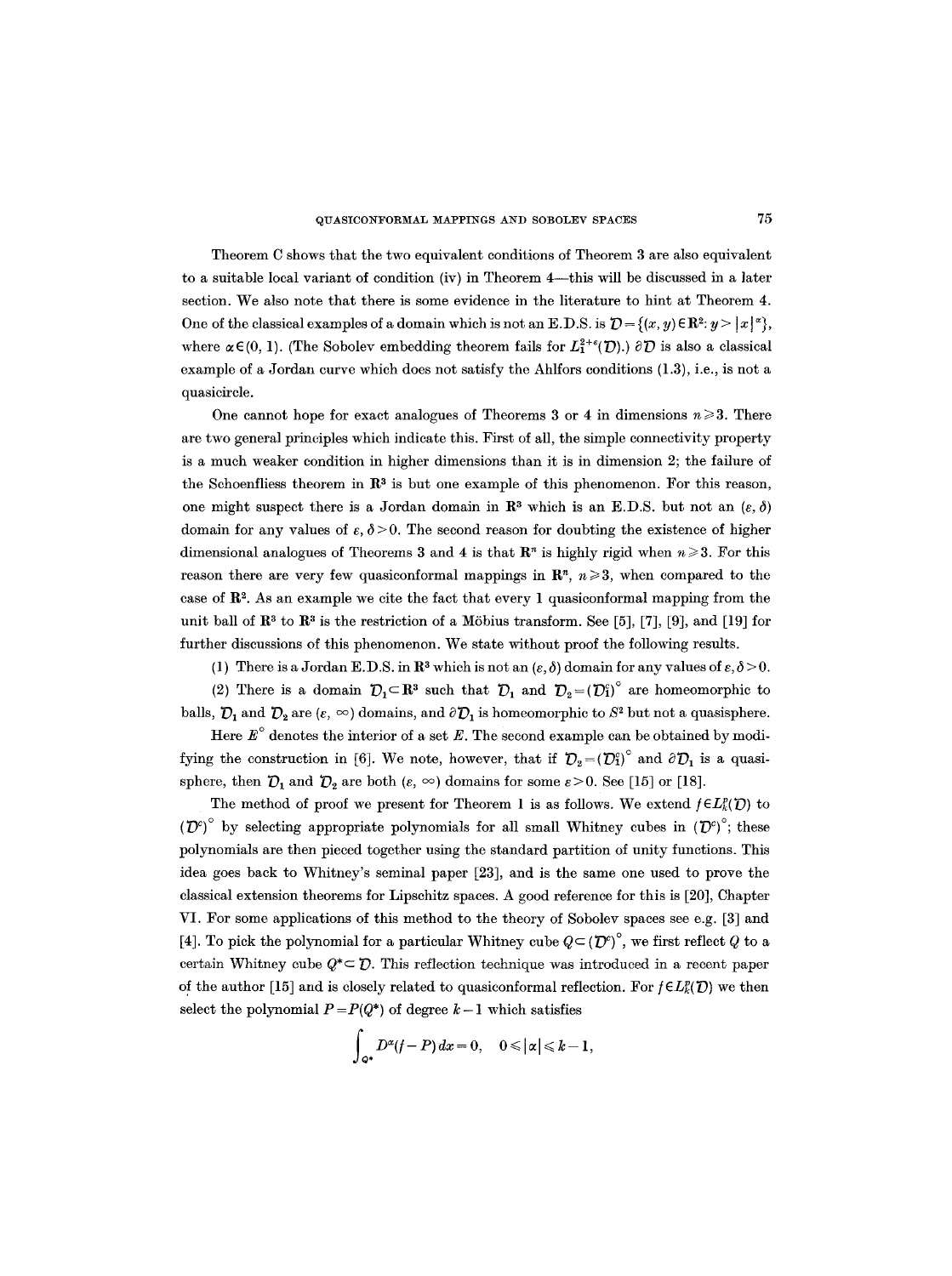and continue this polynomial onto Q. It is then shown that the oscillation of  $\Lambda_k f$  over Q is well controlled by the oscillation of  $f$  near  $Q^*$ ; this is where our main difficulties lie. Before outlining the contents of the following sections we warn the reader that Theorem 1 will be proved only for the case where radius  $(D) \ge 1$ . For the usual reasons, the norms of the operators  $\Lambda_k$  on  $L_k^p(D)$  will tend to  $\infty$  if  $\varepsilon$ ,  $\delta$ ,  $p$ ,  $k$  remain fixed and radius ( $D$ ) tends to zero, unless we renorm our Sobolev spaces so that polynomials of degree  $k-1$  have norm zero in  $L_{\kappa}^{p}(\mathcal{D})$  whenever radius  $(\mathcal{D})$  < 1. Since the modifications needed are unpleasant but routine, we do not present them here.

In section 2 we record several lemmas necessary to the proof of Theorems 1-4. The reflection technique  $Q \rightarrow Q^*$  is also discussed there. For the usual technical reasons we need to know that functions  $C^{\infty}$  on  $\mathbb{R}^{n}$  are dense in  $L_{k}^{p}(\mathcal{D}), 1 \leq p < \infty$ . To maintain the flow of ideas, this chore is postponed until section 4. In section 3 we construct the operators  $\Lambda_k$  of Theorem 1 and prove (modulo the results of section 4) they are bounded on  $L_k^p(D)$ . Theorem 2 is proved in section 5. In section 6 we construct a counter-example which proves the converse direction of Theorem B. This counter-example is then used to finish off the proofs of Theorems 3 and 4. We also discuss the connection between the equivalent conditions of Theorem 3 and condition (iv) of Theorem 4.

The author is grateful to Fred Gehring for having suggested the problem treated in Theorem 2 and for several useful comments. The author also thanks Jerry Bona, Alberto Calderón, and Jim Douglas for various discussions and suggestions.

#### § 2. Some lemmas

In this section we collect several lemmas necessary to the proof of Theorems 1-4. We denote by  $\nabla$  the vector  $(\partial/\partial x_1, \partial/\partial x_2, ..., \partial/\partial x_n)$  and for  $m \in \mathbb{Z}^+$  we denote by  $\nabla^m$  the vector of all possible  $m$ th order differentials. Throughout the paper,  $C$  denotes various constants depending only on  $\varepsilon$ ,  $\delta$ ,  $p$ ,  $k$ , and the dimension n, and  $C(\alpha, \beta, ...)$  denotes various constants which also depend on  $\alpha, \beta, \ldots$ . These constants may differ even in the same string of estimates. Our first lemma follows from the fact that any two norms on a finite dimensional Banach space are equivalent. Since this lemma will be used so often, we will not state it every time it is invoked.

LEMMA 2.1. Suppose Q is a cube and E,  $F \subseteq Q$  are two measurable subsets satisfying  $|E|, |F| \geq \gamma |Q|$  for some  $\gamma > 0$ . If P is a polynomial of degree m then

$$
\|P\|_{L^{p}(E)} \leqslant C(\gamma, m) \|P\|_{L^{p}(F)}
$$

*whenever*  $1 \leq p \leq \infty$ .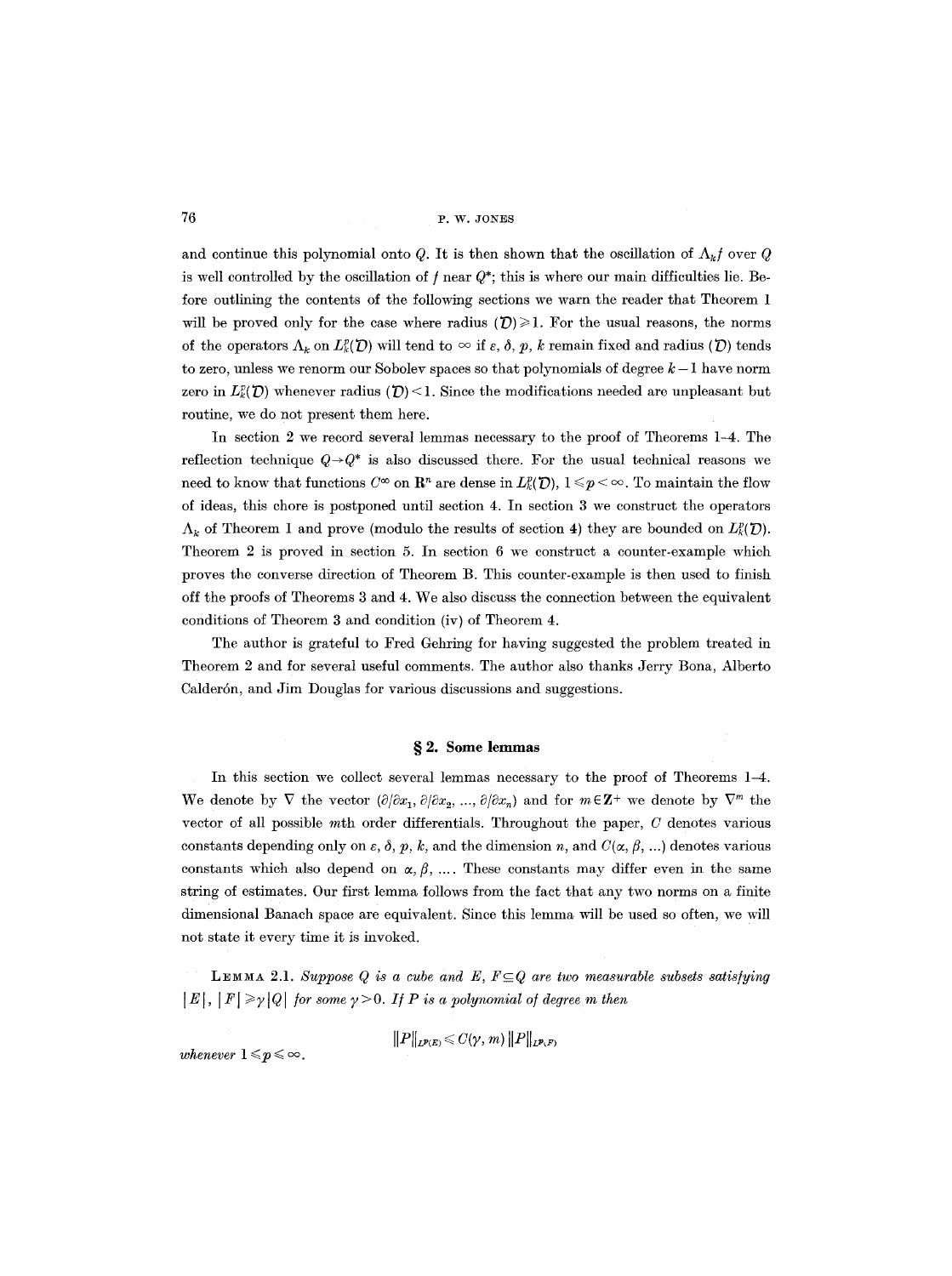If  $Q \subset \mathbb{R}^n$  is a cube, let  $l(Q)$  denote the edgelength of Q. We say that two cubes touch if a face of one cube is contained in a face of the other. Our next lemma is a variant of the classical Poincaré-Sobolev lemma.

LEMMA 2.2. Suppose  $Q_1$  and  $Q_2$  are two touching cubes satisfying  $\frac{1}{4} \le l(Q_1)/l(Q_2) \le 4$ . If */ E C ~ satisfies* 

$$
\int_{Q_1\cup Q_2} D^{\alpha} f dx = 0, \quad 0 \leq |\alpha| \leq m,
$$

*then* 

$$
||f||_{L^{p(Q_1\cup Q_2)}} \leqslant C(m) \, l(Q_1)^{m+1} ||\nabla^{m+1} f||_{L^{p(Q_1\cup Q_2)}}
$$

*whenever*  $1 \leq p \leq \infty$ .

For the rest of sections 2-4 we fix an  $(\varepsilon, \delta)$  domain with radius  $(\mathcal{D}) \geq 1$ . We also assume that  $\delta \leq 1$  since that is the only estimate we will use. Our next lemma says that  $\Lambda_k f$  will be defined almost everywhere as soon as it is defined on  $(D^c)^\circ$ .

# LEMMA 2.3.  $|\partial D|=0$ .

*Proof.* Fix  $x_0 \in \partial \mathcal{D}$  and  $y \in \mathcal{D}$ . Let Q be a cube centered at  $x_0$  and satisfying  $l(Q) \leq$  $\frac{1}{2}[x_0-y]$ . Let  $x \in \mathcal{D}$  satisfy  $|x-x_0| \leq \frac{1}{2}l(Q)$  and let  $\gamma$  be the curve guaranteed by (1.1) and (1.2). If  $z \in \gamma$  satisfies  $|x-z| = \frac{1}{2}l(Q)$  then  $d(z) \geq (\varepsilon/100)l(Q)$ . Therefore  $|D \cap Q| \geq C\varepsilon^{n} |Q|$ , and by Lebesgue's theorem on differentiation of the indefinite integral,  $|\partial D| = 0$ .

Let  $\Omega$  be an open set in  $\mathbb{R}^n$ . Then  $\Omega$  admits a Whitney decomposition,  $\Omega = \bigcup_k S_k$ . Each  $S_k$  is a closed dyadic cube and

$$
1 \leq \frac{\text{dist}\left(S_k, \partial \Omega\right)}{l(S_k)} \leq 4\sqrt{n}, \quad \text{for all } k,\tag{2.1}
$$

$$
\quad\text{and}\quad
$$

$$
S_j^{\circ} \cap S_k^{\circ} = \varnothing \quad \text{if} \quad j \neq k,\tag{2.2}
$$

$$
\frac{1}{4} \leq \frac{l(S_j)}{l(S_k)} \leq 4 \quad \text{if} \quad S_j \cap S_k \neq \emptyset. \tag{2.3}
$$

See [20], chapter VI for a construction of the Whitney decomposition. Let  $\{S_k\} = W_1$  and  ${Q_i} = W_2$  be the Whitney decompositions of  $\bar{D}$  and  ${(\bar{D}^c)}^{\circ}$ , respectively. Put  $W_3 =$  ${Q_j \in W_2: l(Q_j) \leq \varepsilon \delta/16n}$ . For each  $Q_3 \in W_3$  we now pick a reflected cube  $Q_j^* = S_k \in W_1$ .

LEMMA 2.4. *If*  $Q_i \in W_3$ , there is  $S_k \in W_1$  satisfying

$$
1 \leqslant \frac{l(S_k)}{l(Q_j)} \leqslant 4
$$
 
$$
\text{dist }(Q_j, S_k) \leqslant Cl(Q_j).
$$

*and* 

 $\mathcal{L}_{\mathcal{L}}$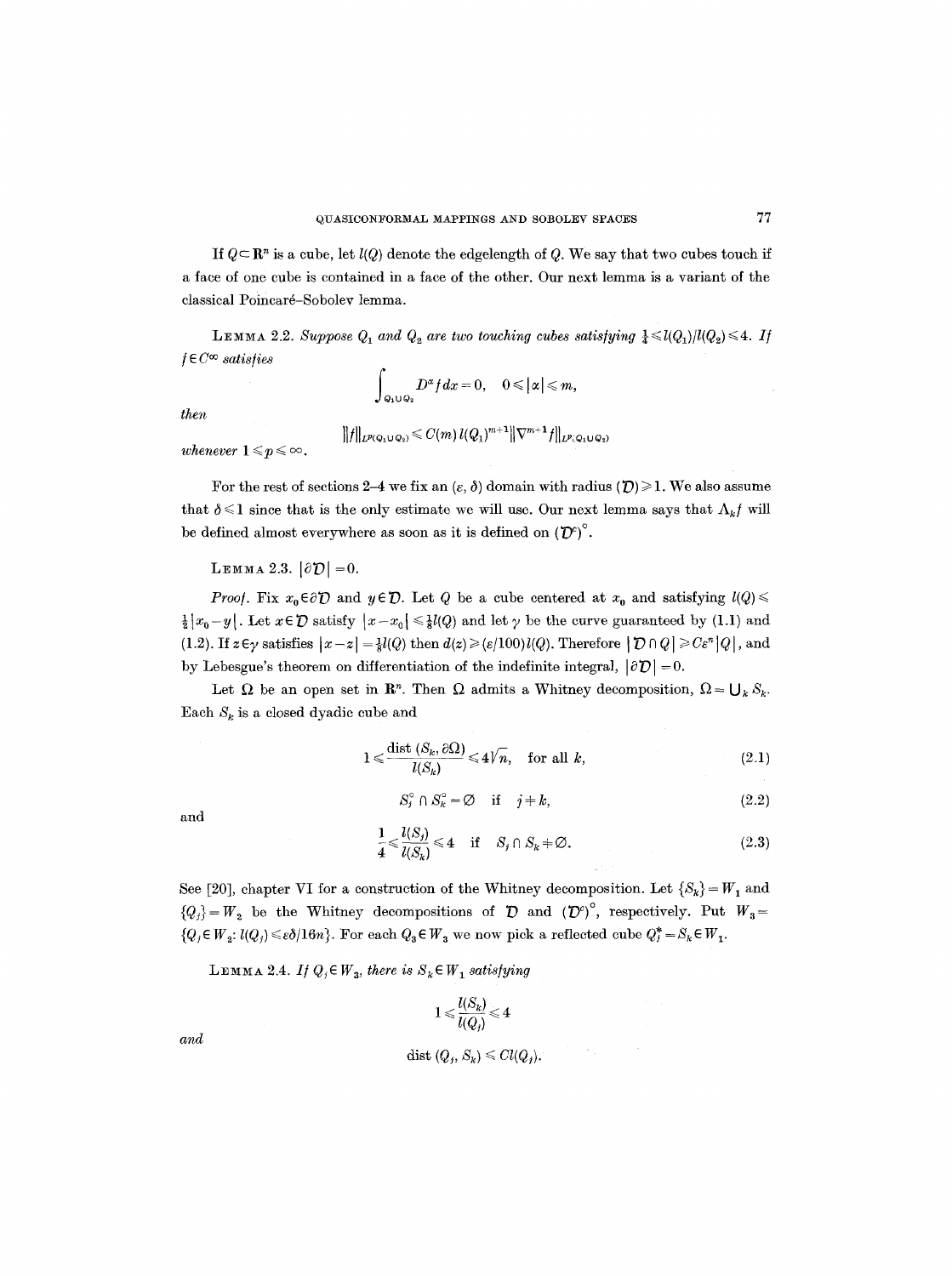*Proof.* By (2.1) there is  $x_0 \in \mathcal{D}$  satisfying dist  $(x_0, Q_i) \leq 5\sqrt{n}l(Q_i)$ . Let  $y_0 \in \mathcal{D}$  satisfy  $|x_0-y_0| = (8n/\varepsilon)l(Q_i)$ . Then by (1.1) and (1.2) there is  $z_0 \in \mathcal{D}$  satisfying  $d(z_0) \geq (\varepsilon/2) |x_0-y_0|$ *4nl(Q<sub>i</sub>)* and  $|x_0-z_0| \leq (1/\varepsilon)|x_0-y_0| = (8n/\varepsilon^2)l(Q_j)$ . If  $S_0 \in W_1$  contains  $z_0$ , then by (2.1),  $l(S_0) \geq l(Q_i)$ . Let  $S_k \in W_1$  satisfy  $l(S_k) \geq l(Q_i)$  and minimize dist  $(Q_i, S_k)$ . Then

$$
\mathrm{dist}\,\left(Q_j,S_k\right)\!\leqslant\! 5\widetilde{\big\langle n\,\mathcal{U}(Q_j)+\frac{8n}{\varepsilon^2} \,\mathcal{U}(Q_j)}\,
$$

and by (2.3),  $1 \le l(S_k)/l(Q_i) \le 4$ .

For each  $Q_i \in W_a$  fix a cube  $S_k \in W_i$ , satisfying the conclusions of Lemma 2.4, and call  $S_k = Q_i^*$ . There may be more than one way to pick  $Q_i^*$  for a given  $Q_i \in W_a$ . The next three lemmas tell us that no matter how we pick the cubes  $Q_i^*$ , the correspondence  $Q_i \rightarrow Q_i^*$ looks roughly like quasiconformal reflection. The proofs of these lemmas are almost immediate.

LEMMA 2.5. *If*  $Q_i \in W_3$  and  $S_1$ ,  $S_2 \in W_1$  satisfy the conclusions of Lemma 2.4, then

dist  $(S_1, S_2) \leq Cl(Q_i)$ .

**LEMMA 2.6.** *If*  $S_k \in W_1$  there are at most C cubes  $Q_j \in W_3$  such that  $Q_i^* = S_k$ .

LEMMA 2.7. *If*  $Q_i$ ,  $Q_k \in W_3$  and  $Q_i \cap Q_k \neq \emptyset$ , then

dist  $(Q_i^*, Q_k^*) \leq C l(Q_i)$ .

The following figure illustrates the correspondence  $Q_i \rightarrow Q_i^*$ .  $Q_0$  and  $Q_1$  are in  $W_3$  and  $Q_0 \cap Q_1 \neq \emptyset$ . On the other hand,  $Q_0^* \cap Q_1^* = \emptyset$ . The property we will use repeatedly is not just that dist  $(Q_0, Q_1^*) \leq Cl(Q_0)$ , but that  $\rho(Q_0^*, Q_1^*) \leq C$ , where  $\rho$  is the (hyperbolic) metric on  $\tilde{D}$  induced by  $(\sum_{i=1}^n dx_i^2)/(d(z))^2$ . See [15] for a discussion of the hyperbolic metric on  $(\varepsilon, \infty)$  domains.

Suppose  $Q_1, Q_2, ..., Q_m$  are cubes such that  $Q_j$  and  $Q_{j+1}$  touch and  $\frac{1}{4} \leq l(Q_j)/l(Q_{j+1}) \leq 4$ for all j,  $1 \le j \le m-1$ . We say then that  $\{Q_1, Q_2, ..., Q_m\}$  is a *chain* connecting  $Q_1$  to  $Q_m$ , and define the length of that chain to be the integer m.

**LEMMA** 2.8. If  $Q_j, Q_k \in W_3$  and  $Q_j \cap Q_k \neq \emptyset$ , there is a chain  $F_{j,k} = \{Q_j^* = S_1, S_2, ..., S_m = Q_k^*\}$ *of cubes in*  $W_1$ , *connecting*  $Q_i^*$  *to*  $Q_k^*$  *and with*  $m \leq C$ .

*Proof.* Let  $\gamma$  be the arc connecting  $Q_i^*$  and  $Q_k^*$  satisfying (1.1) and (1.2). Let  $F=$  $\{S_{\alpha} \in W_1: S_{\alpha} \cap \gamma \neq \emptyset\}$ . By Lemma 2.7, dist  $(Q_i^*, Q_k^*) \leq Cl(Q_i)$ . Since  $l(Q_i^*), l(Q_k^*) \geq \frac{1}{4}l(Q_i)$ , condition (1.2) assures that  $d(z) \geq C l(Q_i)$  for all z on  $\gamma$ . Since  $l(\gamma) \leq C l(Q_i)$  there are at most C cubes in F. A suitable subset of F now provides the chain  $F_{j,k}$  whose existence was claimed.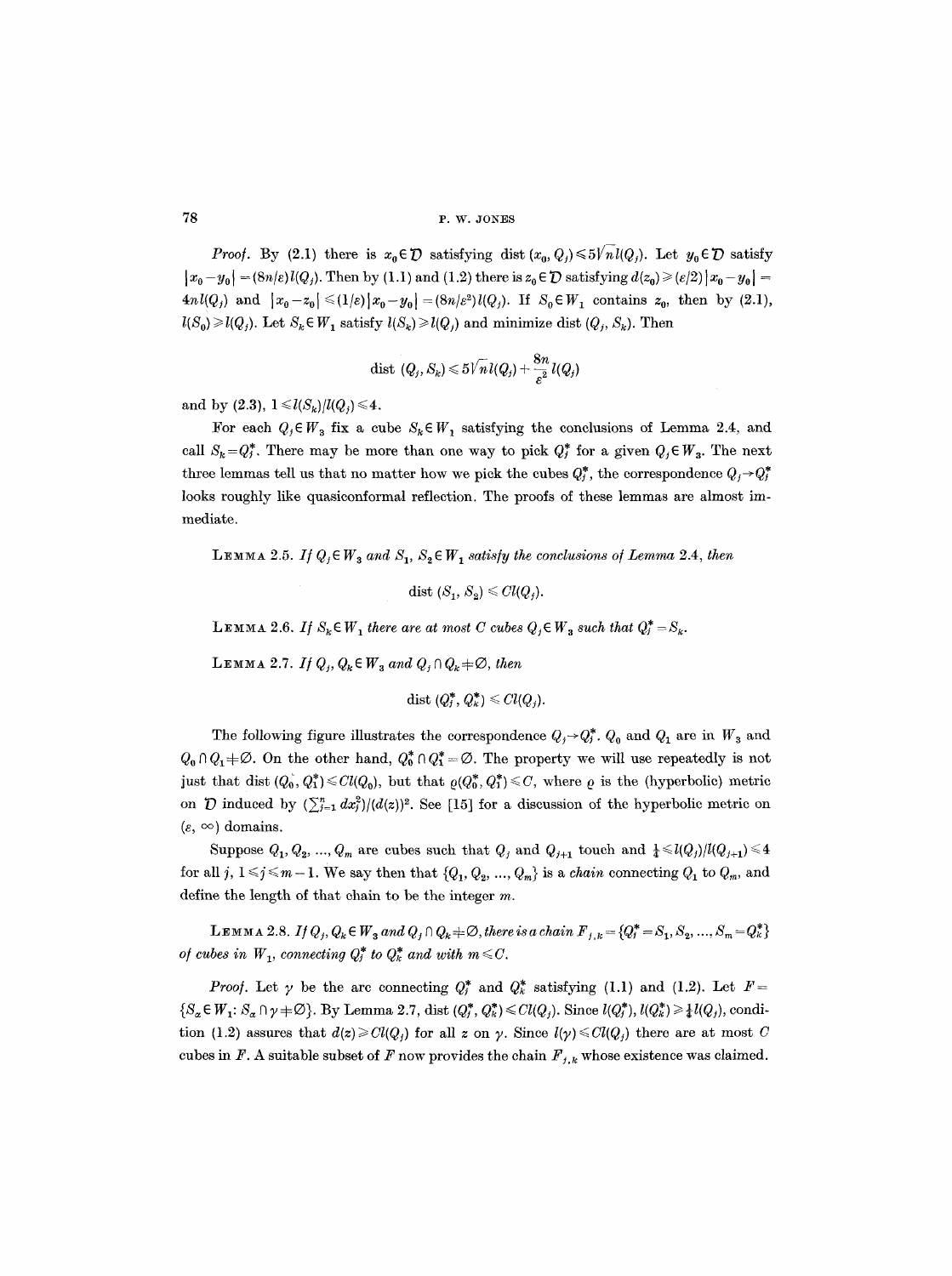

# **w 3. The extension operators**

Fix kEN and a value of p,  $1 \leq p \leq \infty$ . In this section we construct the operator  $\Lambda_k$ and prove (modulo the results of section 4) that it is bounded on  $L_k^p(\mathcal{D})$ . For each  $Q_j \in W_3$ build  $\varphi_j \in C^{\infty}(\mathbb{R}^n)$  such that  $\varphi_j$  is supported on  $(17/16) Q_j$ ,  $0 \leq \varphi_j \leq 1$ ,  $\sum_{Q_j \in W_3} \varphi_j \equiv 1$  on  $\bigcup_{Q_j \in W_3} Q_j$ , and

$$
|D^{\alpha}\varphi_j| \leqslant C(|\alpha|)l(Q_j)^{-|\alpha|} \quad \text{for all} \quad j \text{ and } \alpha.
$$

Here  $\lambda Q$  denotes the cube concentric with *Q*, with sides parallel to the axes, and with length  $l(\lambda Q) = \lambda l(Q)$ . Note that any point lies in the support of at most C functions  $\varphi_i$ . Fix  $f \in L^p(\mathcal{D})$ . For a set  $S \subset \mathcal{D}$  of positive measure, let  $P(S)$  be the (unique) polynomial in  $x_1, x_2, ..., x_n$ of degree  $k-1$  satisfying

$$
\int_{S} D^{\alpha}(f-P(S)) dx = 0, \quad 0 \leq |\alpha| \leq k-1.
$$

We say that  $P(S)$  is the polynomial *fitted* to S. For  $Q_j \in W_3$ , let  $P_j = P(Q_j^*)$  be the polynomial fitted to  $Q_i^*$ . The operator  $\Lambda_k$  is defined by setting

$$
\Lambda_k f = \sum_{Q_j \in W_3} P_j \varphi_j
$$

on  $({\cal D}^c)$ <sup>°</sup>. Notice that  $\Lambda_k$  is linear and its definition does not depend on the value of p. By Lemma 2.3,  $\Lambda_k f$  is defined almost everywhere on  $\mathbb{R}^n$ . We first show that  $\|\Lambda_k f\|_{L^p_{\kappa}((\mathcal{D}^0)^o)} \leq$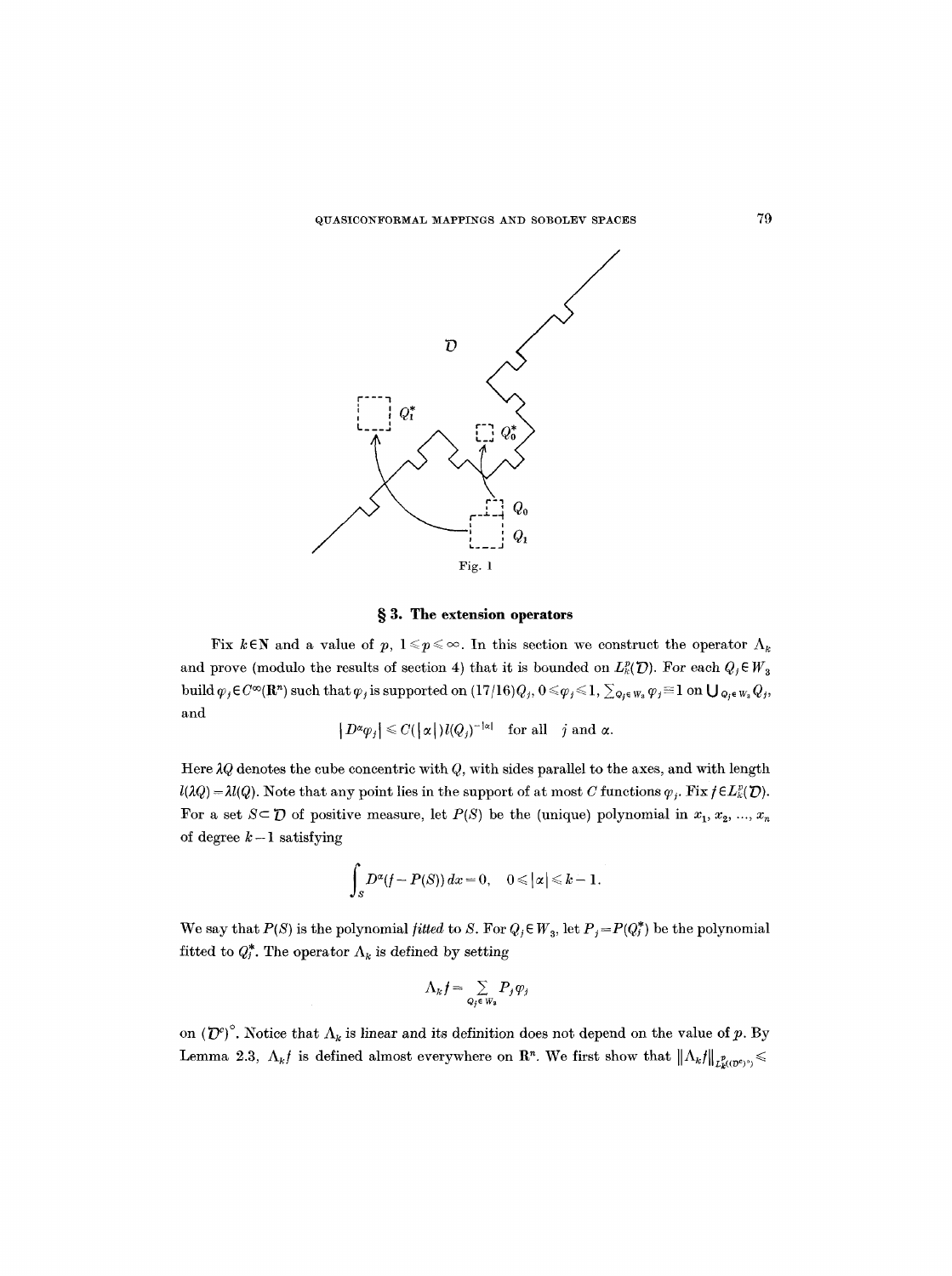$C\|f\|_{L^p_{\kappa}(D)}$ . That of course does not prove Theorem 1, but the rest of the proof consists **only of verifying some technical details.** 

**LEMMA 3.1.** Let  $F = \{S_1, S_2, ..., S_m\}$  be a chain of cubes in  $W_1$ . Then if  $0 \leq |\beta| \leq k$ ,

$$
||D^{\beta}(P(S_1)-P(S_m))||_{L^{p}(S_1)} \leq C(m) l(S_1)^{k-|\beta|} ||\nabla^k f||_{L^{p}(\mathsf{U} F)}.
$$

*Proof.* We first pause to notice that the quantity to be estimated is zero if  $|\beta| = k$ . **By Lemmas 2.1 and 2.2,** 

$$
\|D^{\beta}(P(S_1) - P(S_m))\|_{L^{p}(S_1)} \leq \sum_{r=1}^{m-1} \|D^{\beta}(P(S_r) - P(S_{r+1}))\|_{L^{p}(S_1)}
$$
  
\n
$$
\leq C(m) \sum_{r=1}^{m-1} \|D^{\beta}(P(S_r) - P(S_{r+1}))\|_{L^{p}(S_r)}
$$
  
\n
$$
\leq C(m) \sum_{r=1}^{m-1} \{ \|D^{\beta}(P(S_r) - P(S_r \cup S_{r+1}))\|_{L^{p}(S_r)}
$$
  
\n
$$
+ \|D^{\beta}(P(S_{r+1}) - P(S_r \cup S_{r+1}))\|_{L^{p}(S_{r+1})} \}
$$
  
\n
$$
\leq C(m) \sum_{r=1}^{m-1} \{ \|D^{\beta}(f - P(S_r))\|_{L^{p}(S_r)} + \|D^{\beta}(f - P(S_{r+1}))\|_{L^{p}(S_{r+1})}
$$
  
\n
$$
+ \|D^{\beta}(f - P(S_r \cup S_{r+1}))\|_{L^{p}(S_r \cup S_{r+1})} \}
$$
  
\n
$$
\leq C(m) \sum_{r=1}^{m-1} l(S_r)^{k - |\beta|} \|\nabla^k f\|_{L^{p}(S_r \cup S_{r+1})} \leq C(m) l(S_1)^{k - |\beta|} \|\nabla^k f\|_{L^{p}(\cup F)}.
$$

**In the above estimates we have repeatedly made use of property (2.3) of the Whitney decomposition.** 

For each  $Q_i, Q_k \in W_3$  such that  $Q_i \cap Q_k \neq \emptyset$ , fix a chain  $F_{j,k}$  as in Lemma 2.8 and let

$$
F(Q_j) = \bigcup_{\substack{Q_k \in W_3 \\ Q_j \cap Q_k \neq 0}} F_{j,k}.
$$
  

$$
\|\sum_{\substack{Q_k \in W_3 \\ Q_j \cap Q_k \neq \emptyset}} \chi_{\cup F_{j,k}}\|_{L^{\infty}} \leq C \quad \text{for all } Q_j \in W_3
$$
 (3.1)

**and** 

**By Lemma 2.8,** 

$$
\|\sum_{Q_j\in W_3}\chi_{\cup F(Q_j)}\|_{L^\infty}\leq C.\tag{3.2}
$$

**LEMMA 3.2.** *If*  $Q_0 \in W_3$  and  $0 \leq |\alpha| \leq k$ , then

$$
||D^{\alpha}\Lambda_k f||_{L^{p}(\mathcal{Q}_0)} \leq C||D^{\alpha}f||_{L^{p}(\mathcal{Q}_0^*)} + Cl(Q_0)^{k-|\alpha|}||\nabla^k f||_{L^{p}(\mathsf{U} F(\mathcal{Q}_0))}.
$$

*Proof.* On  $Q_0$ ,  $\Lambda_k f$  has the form  $\sum_{Q_j \in W_3} P_j \varphi_j$  and  $\sum_{Q_j \in W_3} \varphi_j \equiv 1$  on  $Q_0$ . Consequently,

 $\|D^{\alpha}\sum P_j \varphi_j\|_{L^p(Q_0)} \leq \|D^{\alpha}P_0\|_{L^p(Q_0)} + \|D^{\alpha}\sum (P_0 - P_j) \varphi_j\|_{L^p(Q_0)} = I + II.$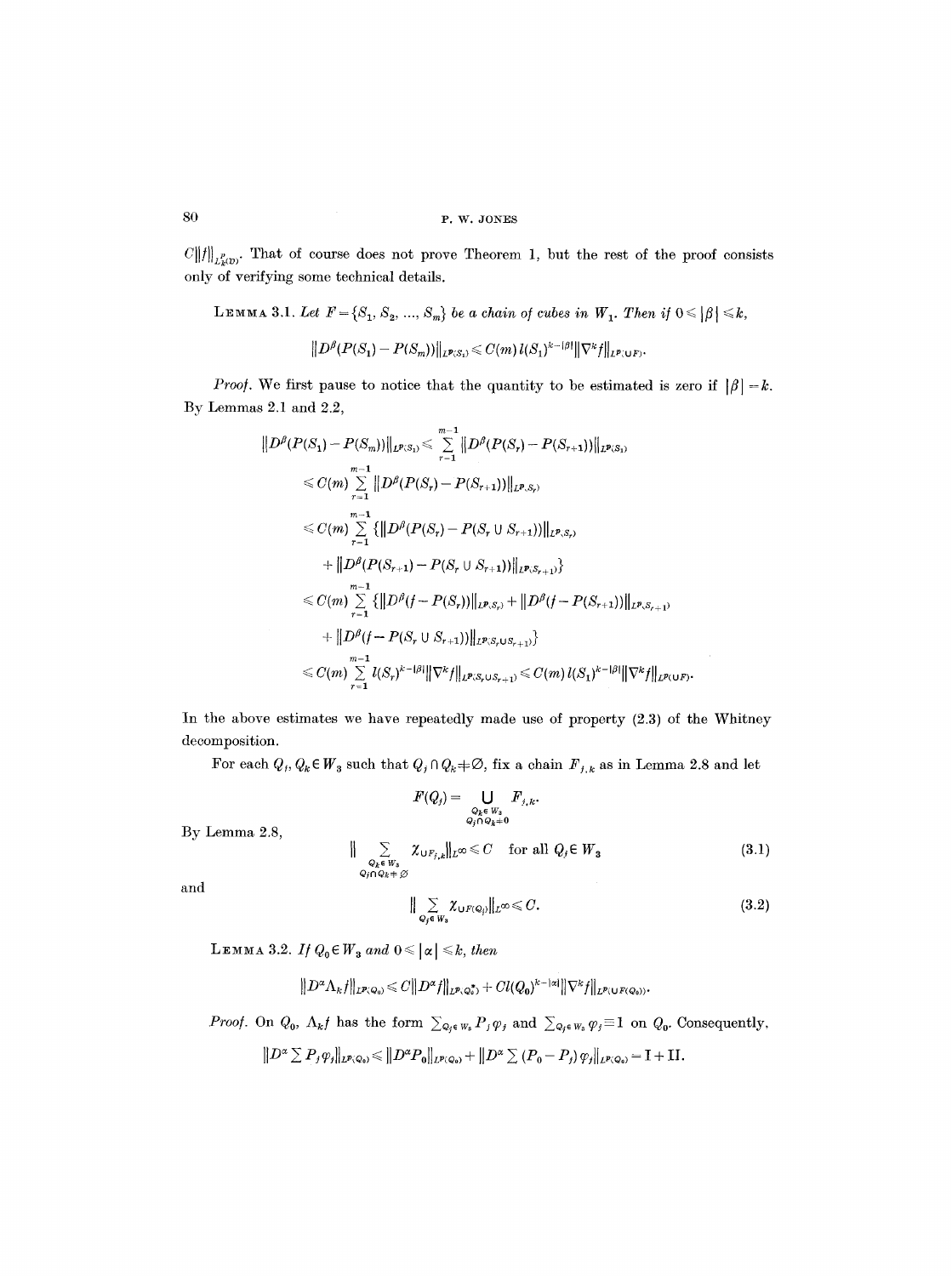By Lemma 2.2,

$$
\begin{aligned} \mathbf{I} &\leqslant C \|\mathbf{D}^{\alpha} \mathbf{P}_0 \|_{\mathbf{L}^{p}(\mathcal{Q}_0^\bullet)} \leqslant C \|\mathbf{D}^{\alpha} f \|_{\mathbf{L}^{p}(\mathcal{Q}_0^\bullet)} + C \|\mathbf{D}^{\alpha} (f - \mathbf{P}_0) \|_{\mathbf{L}^{p}(\mathcal{Q}_0^\bullet)} \\ &\leqslant C \|\mathbf{D}^{\alpha} f \|_{\mathbf{L}^{p}(\mathcal{Q}_0^\bullet)} + C l(Q_0)^{k - |\alpha|} \|\nabla^k f \|_{\mathbf{L}^{p}(\mathcal{Q}_0^\bullet)}. \end{aligned}
$$

Now write

$$
D^{\alpha}\sum_{Q_j \in W_3} (P_0 - P_j) \varphi_j = \sum_{Q_j \in W_3} \sum_{\alpha \leq \beta} C_{\alpha, \beta} (D^{\alpha-\beta} \varphi_j) (D^{\beta}(P_0 - P_j)).
$$

To bound II we need only bound the expression  $\|(D^{\alpha-\beta}\varphi_j)(D^{\beta}(P_0-P_j))\|_{L^{p}(Q_0)}$ . There are at most C cubes  $Q_j \in W_3$  such that  $\varphi_j \not\equiv 0$  on  $Q_0$  and for these  $Q_j, Q_j \cap Q_0 \not\equiv \emptyset$  and  $l(Q_j) \geq \frac{1}{4} l(Q_0)$ . Consequently,  $|D^{\alpha-\beta}\varphi_j| \leq C l(Q_0)^{-|\alpha-\beta|}$  if  $\varphi_j \not\equiv 0$  on  $Q_0$ . For these indices j we thus obtain the estimate

$$
\begin{aligned} \| (D^{\alpha-\beta}\varphi_j) \, (D^\beta (P_0 - P_j)) \|_{L^{p_i}Q_0} &\leq C l(Q_0)^{-|\alpha-\beta|} \| D^\beta (P_0 - P_j) \|_{L^{p_i}Q_0}, \\ &\leq C l(Q_0)^{-|\alpha-\beta|} \| D^\beta (P_0 - P_j) \|_{L^{p_i}Q_0^*}, \\ &\leq C l(Q_0)^{-|\alpha-\beta|} l(Q_0^*)^{k-|\beta|} \| \nabla^k f \|_{L^{p_i}(U F_0, f)} \\ &\leq C l(Q_0)^{k-|\alpha|} \| \nabla^k f \|_{L^{p_i}(U F_0, f)}. \end{aligned}
$$

The penultimate inequality above follows from Lemmas 2.8 and 3.1. Summing on  $j$  and invoking (3.1) we obtain the estimate

$$
\mathbf{II} \leq C l(Q_0)^{k-|\alpha|} \|\nabla^k f\|_{L^{p}(\mathbf{U} F(Q_0))}.
$$

LEMMA 3.3. *If*  $Q_0 \in W_2 \setminus W_3$  and  $0 \leq | \alpha | \leq k$ , then

$$
\big\| D^\alpha \Lambda_k f \big\|_{L^p(\mathsf{Q}_0)} \leqslant C \sum_{\substack{\mathsf{Q}_j \in W_8 \\ \mathsf{Q}_0 \cap \mathsf{Q}_j \neq \varnothing}} \big\{ \big\| \nabla^k f \big\|_{L^p(\mathsf{Q}_j^*)} + \sum_{\beta \leqslant \alpha} \big\| D^\beta f \big\|_{L^p(\mathsf{Q}_j^*)} \big\}.
$$

*Proof.* If  $\varphi_j \neq 0$  on  $Q_0$ , then  $Q_0 \cap Q_j \neq \emptyset$  and  $l(Q_j) \geq \frac{1}{4} l(Q_0) \geq \varepsilon \delta / 64n$ . Consequently, on  $Q_0$ we have

$$
|D^{\alpha}\Lambda_k f| = \left| \sum_{\substack{Q_j \in W_8 \\ Q_0 \cap Q_j}} \sum_{\beta \leq \alpha} C_{\alpha,\beta} (D^{\alpha-\beta}\varphi_j) (D^{\beta}P_j) \right|
$$
  

$$
\leq C \sum_{\substack{Q_j \in W_8 \\ Q_0 \cap Q_j + \varnothing}} \sum_{\beta \leq \alpha} |D^{\beta}P_j|.
$$

If  $Q_0 \cap Q_j \neq \emptyset$ , then by Lemma 2.2,

$$
\|D^{\beta}P_j\|_{L^{p}(\mathbb{Q}_0)} \leq C \|D^{\beta}P_j\|_{L^{p}(\mathbb{Q}_j^*)}
$$
  
\n
$$
\leq C \|D^{\beta}f\|_{L^{p}(\mathbb{Q}_j^*)} + C \|D^{\beta}(f-P_j)\|_{L^{p}(\mathbb{Q}_j^*)}
$$
  
\n
$$
\leq C \|D^{\beta}f\|_{L^{p}(\mathbb{Q}_j^*)} + C \|\nabla^k f\|_{L^{p}(\mathbb{Q}_j^*)}
$$

because  $l(Q_j^*) \leq 1$ . Summing on j and  $\beta$ , the lemma is proved.

6 - 812901 *Acta mathematica* 147. Imprim6 le 11 Decembr6 1981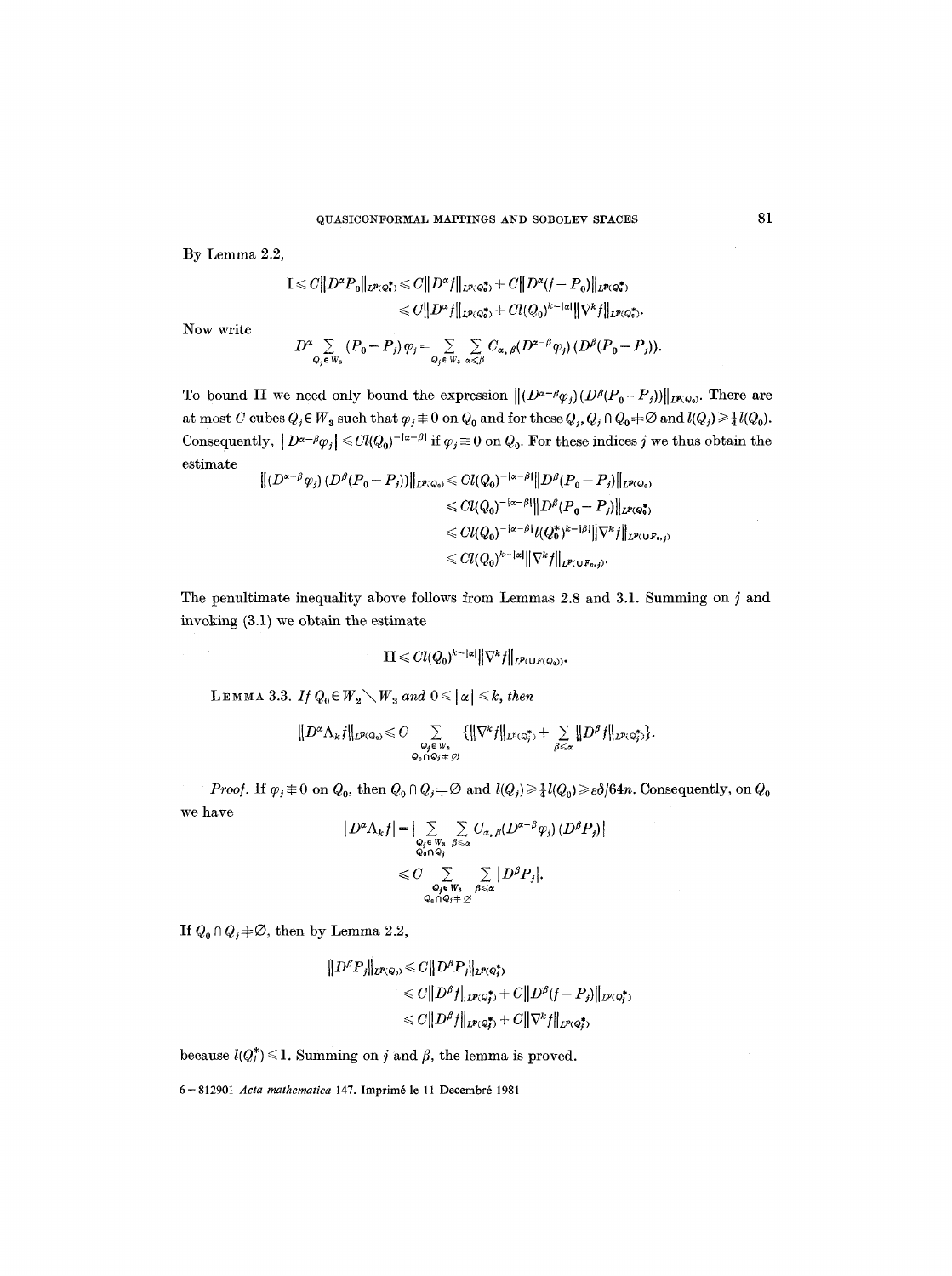A simple geometric argument shows

$$
\|\sum_{Q_j\in W_2\setminus W_3}\sum_{\substack{Q_k\in W_3\\Q_j\cap Q_k+\varnothing}}\chi_{Q_k^*}\|_{L^\infty}\leqslant C.\tag{3.4}
$$

Combining Lemmas 3.2 and 3.3 with (3.2) and (3.4) we obtain the following

**PROPOSITION 3.4.**  $\|\Lambda_k f\|_{L^p_{\nu}((D^{\sigma})^0)} \leq C \|f\|_{L^p_{\nu}(D)}$ .

We now show that  $\Lambda_k f$  has weak derivatives of all orders  $\alpha, 0 \leq \alpha \leq k$ . By the result of section 4 we may assume f is the restriction to  $\mathcal D$  of a function  $f \in C^{\infty}(\mathbb{R}^n)$  satisfying  $||D^*f||_{L^{\infty}} \leq M, 0 \leq |a| \leq k$ , for some value of  $M < \infty$ . Since  $|\partial D| = 0$ , it is sufficient to show that whenever  $0 \leq |\alpha| \leq k-1$ ,  $(D^{\alpha}f) \chi_{\overline{\nu}} + (D^{\alpha} \Lambda_k f) \chi_{(D^{\alpha})^{\alpha}}$  is Lipschitz. For then  $\Lambda_k f \in L_k^p$ and by Proposition 3.4,  $\|\Lambda_k f\|_{L^p_k} \leq C \|f\|_{L^p_k(\mathcal{D})}$ . Fix a multi-index  $\alpha, 0 \leq |\alpha| \leq k-1$ , and write

$$
D^{\alpha} \Lambda_k f = (D^{\alpha} f) \, \chi_{\overline{D}} + (D^{\alpha} \Lambda_k f) \, \chi_{(D^{\sigma})^{\alpha}}.
$$

LEMMA 3.5.  $D^{\alpha}\Lambda_k f$  is Lipschitz.

*Proof.* Fix *r*,  $1 \le r \le n$ , and set  $\partial/\partial x_r D^x = D^{\gamma}$ . Then by hypothesis,  $||D^{\gamma}||_{L^{\infty}(D)} \le M$ . After setting  $p = \infty$ , Lemmas 3.2 and 3.3 yield  $||D^{\gamma}\Lambda_kf||_{L^{\infty}((D^c)^0)} \leq C M$ . Since  $\overline{D}$  is closed and  $({\mathcal{D}}^c)$ <sup>°</sup> is open, the lemma will be proved once we know that  $D^{\alpha}\Lambda_k f$  is continuous. To this end, let

$$
g_j = \frac{1}{|Q_j^*|} \int_{Q_j^*} D^{\alpha} f dx, \quad \text{for } Q_j \in W_3.
$$

It is sufficient to show that for  $Q_i \in W_3$ ,

$$
||D^{\alpha}\Lambda_k f - g_j||_{L^{\infty}(Q_i)} \to 0 \quad \text{as} \quad l(Q_j) \to 0. \tag{3.5}
$$

By the estimate for term II in the proof of Lemma 3.2,

$$
\|D^{\alpha}\sum_{k}(P_{j}-P_{k})\varphi_{k}\|_{L^{\infty}(Q_{j})}\leq C l(Q_{j})^{k-|\alpha|}\|\nabla^{k}f\|_{L^{\infty}(U^{F}(Q_{j}))}
$$

whenever  $Q_i \in W_3$ . Consequently,

$$
\|D^{\alpha}\Lambda_{k}f-g_{j}\|_{L^{\infty}(Q_{j})} \leq \|D^{\alpha}P_{j}-g_{j}\|_{L^{\infty}(Q_{j})}+\|D^{\alpha}\sum(P_{j}-P_{k})\varphi_{k}\|_{L^{\infty}(Q_{j})}
$$
  
\n
$$
\leq C\|D^{\alpha}P_{j}-g_{j}\|_{L^{\infty}(Q_{j}^{*})}+Cl(Q_{j})^{k-|\alpha|}\|\nabla^{k}f\|_{L^{\infty}(UF(Q_{j}))}
$$
  
\n
$$
\leq Cl(Q_{j})\|\nabla D^{\alpha}f\|_{L^{\infty}(Q_{j}^{*})}+Cl(Q_{j})^{k-|\alpha|}\|\nabla^{k}f\|_{L^{\infty}(UF(Q_{j}))}
$$
  
\n
$$
\leq CMl(Q_{j}) \to 0 \text{ as } l(Q_{j}) \to 0.
$$

The proof of Theorem 1 is now complete, modulo the results of section 4.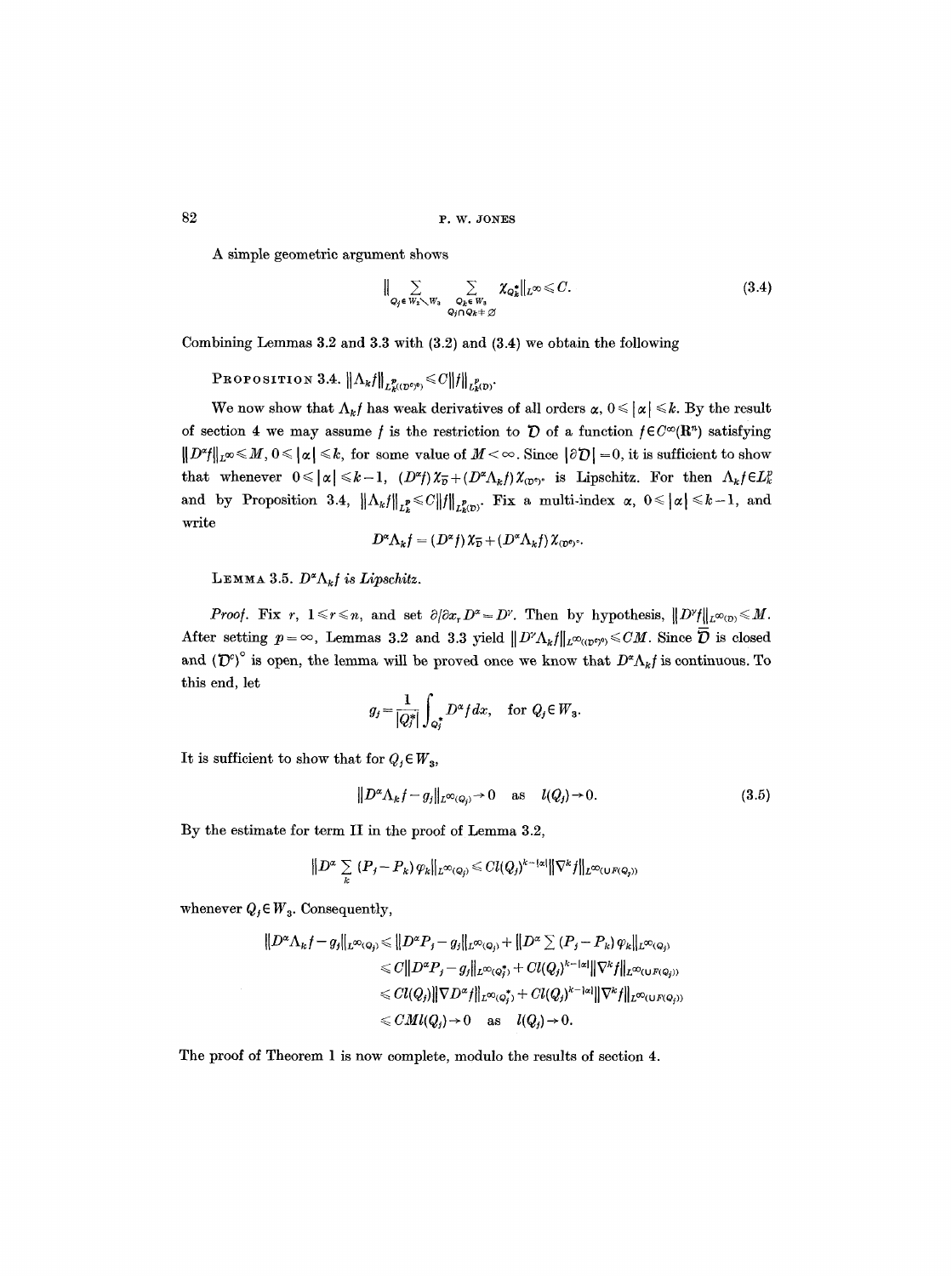## $\S 4.$  Approximation by  $C^{\infty}$  functions

Fix  $\eta > 0$ ,  $k \in \mathbb{Z}_+$ , a value of p,  $1 \leq p < \infty$ , and  $f \in L_k^p(\mathcal{D})$ . In this section we construct  $g \in C^{\infty}(\mathbf{R}^n)$  such that  $||f-g||_{L^p(x)} \leq C\eta$  and  $|D^{\alpha}g| \leq M$ ,  $0 \leq |\alpha| \leq k$ , for some value of M. If  $D$  is a Lipschitz domain, an easy convolution argument (see [20], chapter VI) can be used to produce g. In  $(\varepsilon, \delta)$  domains this argument fails rather badly; we use here a polynomial approximation scheme similar to that of section 3.

Let  $\rho = 2^{-r}$  be a small number whose value will be fixed later, and let  ${R<sub>j</sub>} = R$  be the collection of all dyadic cubes R satisfying  $l(R)=\rho$  and  $R\subset \mathcal{D}$ . Put  $\mathcal{R}'=\{R_i\in R: R_i\subset S_k\}$ for some  $S_k \in W_1$ ,  $l(S_k) \geq (32n^3/\varepsilon)\varrho$ . For  $R_j \in \mathcal{R}'$  let  $\tilde{R}_j$  (resp.  $\tilde{R}_j$ ) be the cube concentric with  $R_j$ , with sides parallel to the axes, and with length  $l(\tilde{R}_j)=(500n^4/\varepsilon^2)\varrho$  (resp.  $l(\tilde{R}_j)=$  $(1\ 000n^4/\varepsilon)\varrho$ . Conditions (1.1) and (1.2) show  $\mathcal{D} \subset \bigcup_{R_i \in \mathbb{R}'} \tilde{R}_i$  if  $\varrho$  is small enough.

LEMMA 4.1. If  $R_i, R_k \in \mathbb{R}'$  and  $\tilde{R}_i \cap \tilde{R}_k \neq \emptyset$ , then there is a chain  $G_{i,k} =$  ${R_i = R_1, R_2, ..., R_m = R_k}$  of cubes in R connecting R<sub>i</sub> to  $R_k$ , and with  $m \leq C$ .

*Proof.* Let  $\gamma$  be an arc connecting  $R_i$  to  $R_k$  and satisfying (1.1) and (1.2). Fix a point z on y; without loss of generality we may assume dist  $(z, R_i) \leq \text{dist } (z, R_k)$ . If dist  $(z, R_i) \leq$  $32n\rho/\varepsilon$ , then

$$
d(z) \geqslant \frac{32n^3\varrho}{\varepsilon} - \frac{32n\varrho}{\varepsilon} \geqslant \frac{32n\varrho}{\varepsilon}
$$

If dist  $(z, R_i) > 32n\rho/\varepsilon$ , then by (1.2),  $d(z) \geq \varepsilon \cdot (32n\rho/\varepsilon) \cdot \frac{1}{2} = 16n\rho$ . Thus, if  $S_k \in W_1$  and  $S_k \cap \gamma \neq \emptyset$ ,  $l(S_k) \geq \varrho$ . A suitable subset of  $\{R_s \in \mathcal{R} : R_s \subset S_k \in W_1, S_k \cap \gamma \neq \emptyset\}$  provides us with a chain  $G_{j,k}$  connecting  $R_j$  to  $R_k$ . Condition (1.1) and the estimate dist  $(R_j, R_k)$  $(2\ 000n^4/\varepsilon^2)\varrho$  assure that the length of  $G_{j,k}$  can be bounded by C.

For each  $R_i \in \mathcal{R}'$  let  $P_i$  be the polynomial fitted to  $R_i$ . These polynomials  $P_i$  are not in general the same as those of section 3. Also construct functions  $\varphi_j \in C^{\infty}(\mathbb{R}^n)$  supported on  $\tilde{R}_j$  and satisfying  $0 \le \varphi_j \le 1$ ,  $0 \le \sum_{R_j \in R'} \varphi_j \le 1$ ,  $\sum_{R_j \in R'} \varphi_j \equiv 1$  on  $\bigcup_{R_j \in R'} \tilde{R}_j$ , and  $\sum_{R_i \in \mathbb{R}'} |D^{\alpha} \varphi_k| \leq C(|\alpha|) \varrho^{-|\alpha|}$  for all  $\alpha$ . Let  $g_0 = \sum_{R_i \in \mathbb{R}'} P_j \varphi_j$ . The function  $g_0$  will approximate  $f$  near  $\partial \mathcal{D}$ .

LEMMA 4.2. If  $R_i \in \mathbb{R}'$  and  $0 \leq |\alpha| \leq k$ , then

$$
\|D^\alpha P_j\|_{L^{p}(\widetilde{R}_j)} \leqslant C \|D^\alpha f\|_{L^{p}(R_j)} + C \varrho^{k-|\alpha|} \|\nabla^k f\|_{L^{p}(R_j)}.
$$

*Proof.* The lemma follows from Lemma 2.1, the triangle inequality and Lemma 2.2.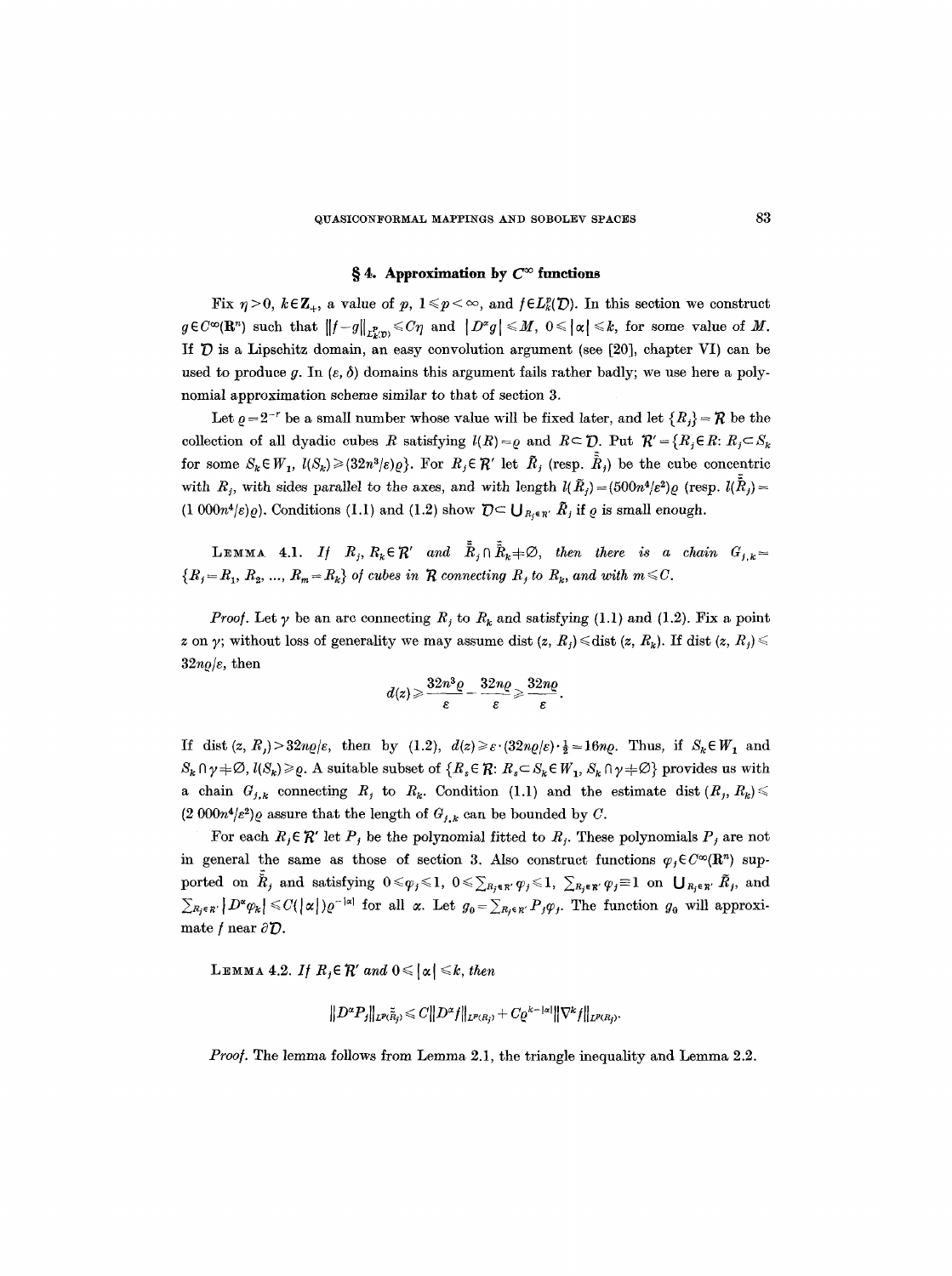LEMMA 4.3. If  $R_0$ ,  $R_j \in \mathcal{R}'$ ,  $\tilde{R}_0 \cap \tilde{R}_j \neq \emptyset$ , and  $0 \leq |\alpha| \leq k$ , then

$$
||D^{\alpha}(P_0-P_j)||_{L^{p}(R_0)} \leqslant C\varrho^{k-|\alpha|}||\nabla^k f||_{L^{p}(\mathsf{U}G_{0,j})}.
$$

*Proof.* The lemma follows from Lemma 4.1 and the estimate on term II in Lemma 3.2.

For  $s>0$  let  $\mathcal{D}_s = \{x \in \mathcal{D}: d(x) \leq s\}$ . Fix a value of  $s \in (0, 1)$  so that  $||f||_{L^p_k(\mathcal{D} \setminus \mathcal{D}_{2s})} \leq \eta$ . Let  $\psi \in C^{\infty}(\mathbb{R}^n)$  satisfy  $0 \le \psi \le 1$ ,  $\psi \equiv 1$  on  $\mathcal{D}_s$ ,  $\psi \equiv 0$  on  $\mathbb{R}^n \setminus \mathcal{D}_{s/2}$ , and  $|D^{\alpha}\psi| \le C(|\alpha|)s^{-|\alpha|}$ for all  $\alpha$ . Let  $\zeta \in C^{\infty}(\mathbb{R}^n)$  be supported on  $\{\|x\| \leq 1\}$  and satisfy  $\int_{\mathbb{R}^n} \zeta dx = 1$ . For  $t > 0$ , set  $\zeta_t(x) = t^{-n}\zeta(x/t)$ , and let  $f \times \zeta_t$  denote the convolution of f with  $\zeta_t$ . Now fix a value of  $t \in (0, s/2)$ so that

$$
\big\|f-f\!\nprec \zeta_t\big\|_{L^p_{\boldsymbol{k}(\mathcal{D}_{\boldsymbol{k}(\boldsymbol{\theta})}^0)}}\!\leqslant \eta s^k.
$$

Let  $g_1=g_0(1-\psi)=(\sum_{R_i\in\mathbb{R}'}P_j\varphi_i)(1-\psi)$  and let  $g_2=(f\star\zeta_t)\psi$ . Then  $g_1, g_2\in C^{\infty}(\mathbb{R}^n)$  and by Lemma 4.2 there is a number  $M < \infty$  such that  $|D^{\alpha}g_j| \leq M$ ,  $0 \leq |\alpha| \leq k$ ,  $j = 1, 2$ . To show  $\|f-(g_1+g_2)\|_{L^p_{\kappa}(\mathcal{D})}\leq C\eta$ , we need only show that for every  $\alpha, 0\leqslant |\alpha|\leqslant k, \|D^{\alpha}(f-(g_1+g_2)\|_{L^p_{\kappa}(\mathcal{D})})$  $g_2$ ))||<sub>L<sup>p</sup>( $\mathcal{D}_\mathcal{D}$ ,  $\leqslant C\eta$ , because</sub>

$$
\big\|D^\alpha (f-(g_1+g_2))\big\|_{L^p(\mathcal{D}_s)}=\big\|D^\alpha (f-g_2)\big\|_{L^p(\mathcal{D}_s)}\leqslant \eta.
$$

Fix  $\alpha$ ,  $0 \leq |\alpha| \leq k$ , and write

$$
D^{\alpha}(f-(g_1+g_2))=\sum_{\beta\leqslant\alpha}C_{\alpha,\beta}(D^{\alpha-\beta}\psi)(D^{\beta}(f-f\star\zeta_t))+\sum_{\beta\leqslant\alpha}C_{\alpha,\beta}(D^{\alpha-\beta}(1-\psi))(D^{\beta}(f-g_1)).
$$

It is only necessary to check that all elements on the right-hand side of the above equality have small  $L^p$  norm on  $\mathcal{D}\setminus\mathcal{D}_s$ . Since  $|D^{\alpha-\beta}\psi|\leqslant Cs^{-|\alpha-\beta|}$ , the manner in which we have picked t yields

$$
\|\sum_{\beta\leqslant\alpha}|D^{\alpha-\beta}\psi|\,|D^{\beta}(f-f\star\zeta_t)|\|_{L^p(\mathcal{D}/\mathcal{D}_\delta)}\leqslant C\eta.\tag{4.2}
$$

We now handle the other terms in (4.1). Notice that  $(1-\psi)\chi_{\overline{\nu}}$  is supported in  $\overline{\nu} \setminus \overline{\nu}_s$ and  $D^{\alpha}(1-\psi)$  is supported in  $\mathcal{D}_{s/2}\setminus\mathcal{D}_s$  whenever  $\alpha \neq 0$ . The triangle inequality and Lemmas 4.1-4.3 applied to the function  $(1 - \psi)(D^{\alpha}(f - g_1))$  yield

$$
\begin{aligned} ||(1-\psi)(D^{\alpha}(f-g_1))||_{L^{p}(D\setminus D_{\delta})} &\leq C||D^{\alpha}f||_{L^{p}(D\setminus D_{\delta})} + C||D^{\alpha}f||_{L^{p}(D\setminus D_{2\delta})} \\ &+ C\varrho^{k-|\alpha|}||\nabla^{k}f||_{L^{p}(D_{2\delta}\setminus D)} &\leq C\eta, \end{aligned} \tag{4.3}
$$

as soon as  $\varrho$  is small enough with respect to s. Now fix a multi-index  $\beta$ ,  $0 \le \beta \le \alpha$ ,  $\beta + \alpha$ . For  $R_0 \in \mathcal{R}'$ ,  $R_0 \cap {\mathcal{D}_{s/2} \setminus \mathcal{D}_s} \neq \emptyset$ , write

$$
\big|D^{\beta}(f-g_1)\big|\!\leqslant\!\big|D^{\beta}(f-P_0)\big|+\big|D^{\beta}\sum\limits_{\mathcal{R}_j\in\mathcal{R}'}\left(P_0-P_j\right)\varphi_j\big|.
$$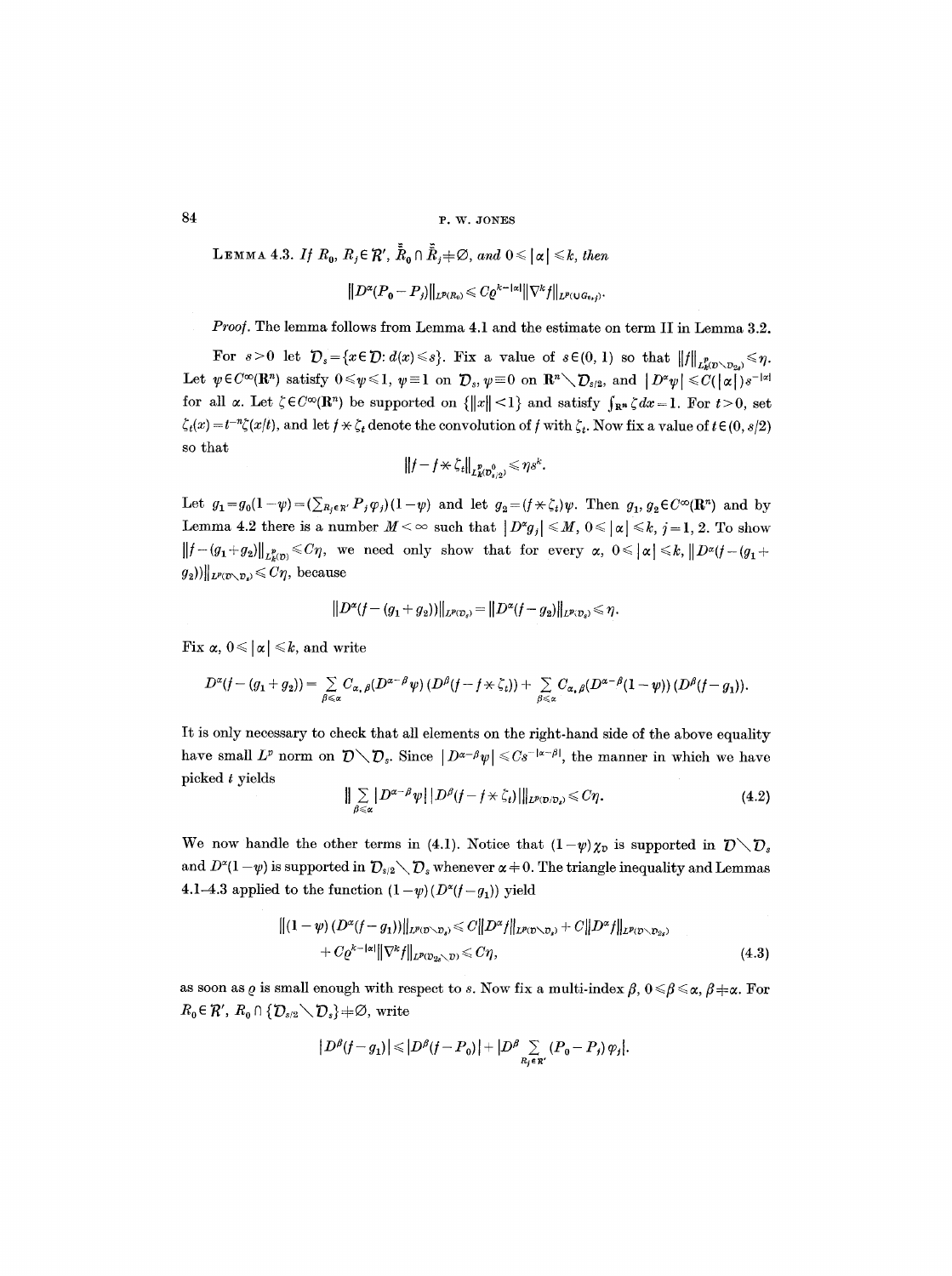Combining Lemmas 2.2, 4.1, and 4.3 with the estimate (3.3), we obtain

$$
\begin{aligned} \|(D^{\alpha-\beta}(1-\psi))(D^{\beta}(f-g_1))\|_{L^p(\mathcal{D}\setminus\mathcal{D}_s)} &= \|(D^{\alpha-\beta}(1-\psi))(D^{\beta}(f-g_1))\|_{L^p(\mathcal{D}_{s/2}\setminus\mathcal{D}_s)} \\ &\leqslant C s^{-|\alpha-\beta|} \|D^{\beta}(f-g_1)\|_{L^p(\mathcal{D}_{s/2}\setminus\mathcal{D}_s)} \\ &\leqslant C s^{-|\alpha-\beta|} C \varrho^{k-|\beta|} \|\nabla^k f\|_{L^p(\mathcal{D}\setminus\mathcal{D}_{2s})} \leqslant \eta, \end{aligned} \tag{4.4}
$$

as soon as  $\rho$  is small enough with respect to s. To obtain the inequalities (4.3) and (4.4) we have used the fact that when  $R_0, R_i \in \mathcal{R}'$ ,  $R_0 \cap \{D \setminus D_s\} \neq \emptyset$ ,  $R_0 \cap \tilde{R}_i \neq \emptyset$ , we then have  $\bigcup G_{0,j} \subset \mathcal{D} \setminus \mathcal{D}_{2s}$ , if  $\varrho$  is small enough. Fix a value of  $\varrho > 0$  so that estimates (4.3) and (4.4) hold. By  $(4.2)-(4.4)$  we then obtain

**PROPOSITION 4.4.**  $||f - (g_1 + g_2)||_{L^2(\mathcal{D})} \leq C\eta$ .

The above proposition completes the proof of Theorem 1 for the case where  $1 \leq p < \infty$ . For the case where  $p = \infty$  we need the usual weak approximation of  $f \in L^{\infty}_{\kappa}(\mathcal{D})$  (see [29], page 188). The argument of this section produces for each  $\eta > 0$  a function  $g \in C^{\infty}(\mathbb{R}^n)$ satisfying  $||f-g||_{L^{\infty}_{k-1}(D)} \leq \eta$  and  $||g||_{L^{\infty}_{k}(D)} \leq C||f||_{L^{\infty}_{k}(D)}$ . This is sufficient for our purposes.

### **w 5. Proot of Theorem 2**

Suppose that for all pairs of points  $z_1, z_2 \in \mathcal{D}$  there is an arc  $\gamma$  joining  $z_1$  to  $z_2$  and such that

$$
\frac{|x-y|\,|z_1-z_2|}{|x-z_i|\,|y-z_i|} \geqslant \varepsilon, \quad i,j=2,\,2, \quad i+j,
$$

for all pairs of points x, y,  $x \in \gamma$ ,  $y \in \mathcal{D}^c$ . With a little bit of work one can see that then  $\mathcal D$ is an  $(\eta, \infty)$  domain for some  $\eta = \eta(\varepsilon) > 0$ . Conversely, if  $\mathcal D$  is an  $(\varepsilon, \infty)$  domain, then (5.1) holds for some  $\varepsilon = \varepsilon(\eta) > 0$ . This observation is due to Olli Martio. The advantage of Martio's definition is that the estimate in (5.1) is invariant under M6bius transformations. In proving Theorem 2 we may therefore assume that  $\bar{D}$  is unbounded. A look at the estimates of section 4 shows that  $C^{\infty}(\mathbb{R}^n)$  functions are dense in  $E(D)$ . For each cube  $Q_j \in W_2$  select a reflected cube  $Q_t^*$  as in section 2. Since  $\bar{D}$  is unbounded, Lemmas 2.4-2.8 remain valid if we replace  $W_3$  by  $W_2$  in their statements. For  $f \in E(D)$  and  $Q_j \in W_2$ , let  $P_j$  be the constant given by

$$
\int_{Q_j^*} (f - P_j) \, dx = 0.
$$

Let  $\{\varphi_j\}$  be the usual partition of unity on  ${(\mathcal{D}^c)}^{\circ}$  and put

 $\Lambda f = \sum P_j \varphi_j$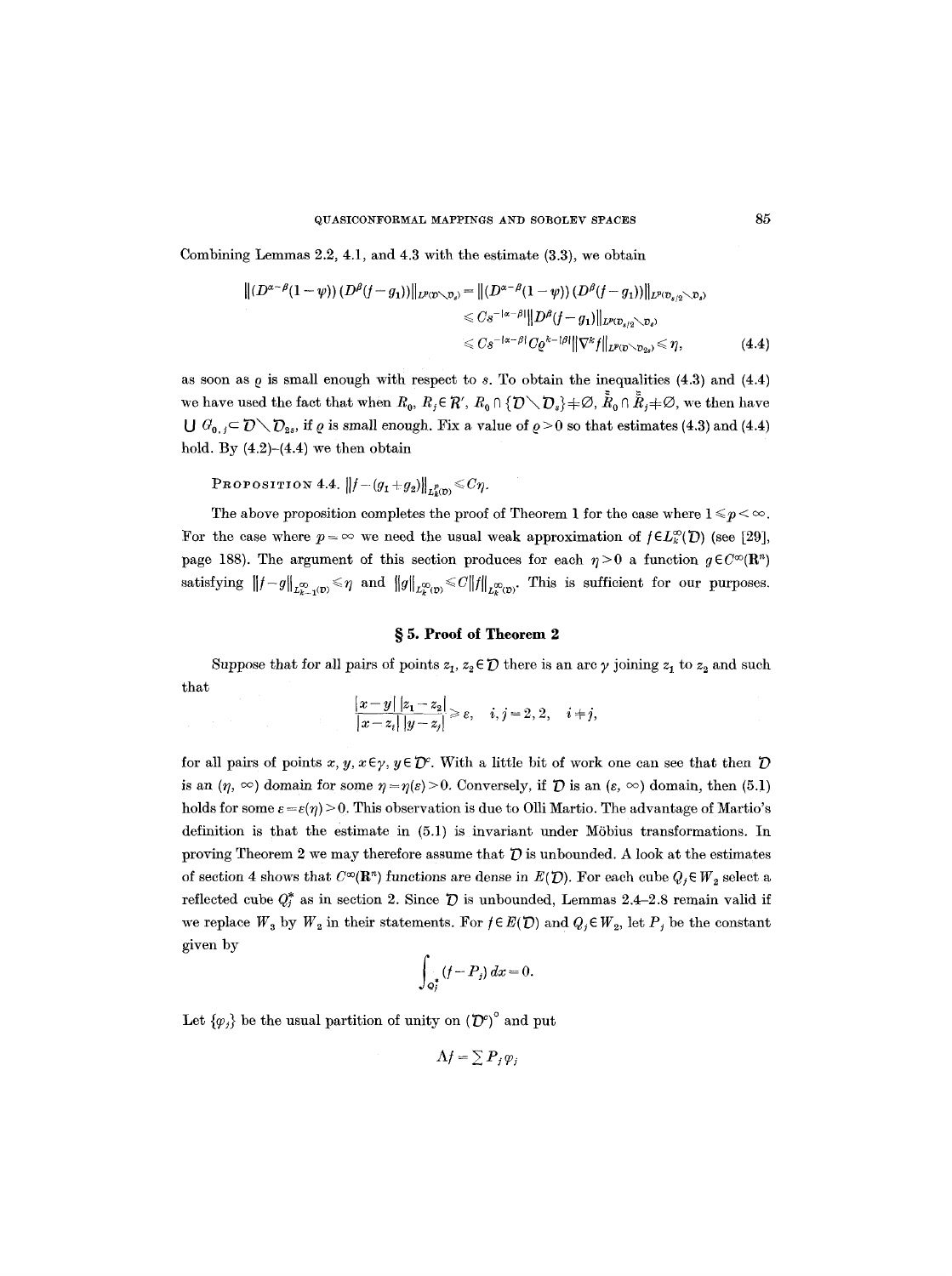on  $({\mathcal{D}}^c)_0^{\circ}$ . Then if  $1 \le r \le n$ , Lemmas 2.8 and 3.1 yield

$$
\left\| \frac{\partial}{\partial x_r} \Lambda f \right\|_{L^{n}(Q_0)} = \left\| \sum (P_0 - P_j) \frac{\partial}{\partial x_r} \varphi_j \right\|_{L^{n}(Q_0)}
$$
  
\n
$$
\leq C l(Q_0)^{-1} \sum_{\substack{Q_r \in W_2 \\ Q_0 \cap Q_j \neq \varnothing}} \|P_0 - P_j\|_{L^{n}(Q_0)}
$$
  
\n
$$
\leq C l(Q_0)^{-1} l(Q_0) \|\nabla f\|_{L^{n}(U^c(Q_0))}.
$$

Consequently,  $||\Lambda f||_{E((D^e)^c)} \leq C||f||_{E(D)}$ . The argument of section 3 shows that

$$
\left(\frac{\partial}{\partial x_r}f\right)\chi_{\mathcal{D}} + \left(\frac{\partial}{\partial x_r}\Lambda f\right)\chi_{(\mathcal{D}^{\mathfrak{q}})^*}
$$

is a weak derivative of  $f$ . Theorem  $2$  is proved.

#### **w 6. Quasicircles**

In this section we prove Theorems 3 and 4. To do this we first give an alternative proof of Theorem B. To this end, fix a hounded Jordan curve F which is not a quasicircle, and let  $\mathcal D$  be the domain interior to  $\Gamma$ . Let M be a large positive integer. Since  $\Gamma$  is not a quasicircle, we can find points  $z_1, z_2, z_3, z_4$  on  $\Gamma$  such that  $z_3$  and  $z_4$  lie on different components of  $\Gamma \setminus \{z_1, z_2\}$  and such that  $|z_1 - z_4| \geq |z_1 - z_3| = e^M |z_1 - z_2|$ . Then  $\Gamma \setminus \{z_1, z_2, z_3, z_4\}$ is divided into four disjoint open arcs  $\widehat{z_1z_3}$ ,  $\widehat{z_3z_2}$ ,  $\widehat{z_2z_4}$ ,  $\widehat{z_4z_1}$ , and we may assume without loss of generality that these arcs are given by the counter-clockwise orientation on  $\Gamma$ . Let  $\varphi$ be a conformal mapping from  $\bar{D}$  to the unit disk,  $\Delta$ . The map  $\varphi$  indices a homeomorphism from  $\Gamma$  onto T. Let  $\varphi(z_j)=w_j, 1 \leq j \leq 4$ , and let  $I_1 = w_1 \cap w_3$ ,  $I_2 = w_3 \cap w_2$ ,  $I_3 = w_2 \cap w_4$ ,  $I_4 = w_4 \cap w_1$  be the four disjoint open arcs of  $T\setminus \{w_1, w_2, w_3, w_4\}$  thus obtained. Let  $I_j$  be an arc of smallest Euclidean arclength among the collection  $\{I_1, I_2, I_3, I_4\}$ . We may assume  $I_j = I_1$ ; the other three cases are handled in exactly the same fashion. Let  $I_1$  denote the open arc of T having the same center as  $I_1$  and length  $|I_1| = 3|I_1|$ . Then by assumption,  $I_1 \cap I_3 = \emptyset$ . Therefore there is a function  $\tau \in C^{\infty}(\mathbb{R}^2)$  such that  $0 \le \tau \le 1$ ,  $\tau \equiv 1$  on  $I_1$ ,  $\tau \equiv 0$  on  $I_3$ , and

$$
\|\tau\|_{\scriptscriptstyle E(\Delta)}\,{\leqslant}\,100
$$

Let  $f = \tau \circ \varphi$  on  $\mathcal{D}$ . Then  $||f||_{E(D)} \leq 100$  and

$$
||f||_{L^2(\mathcal{D})} \leq \pi^{1/2} \text{ radius } (\mathcal{D}) + 100.
$$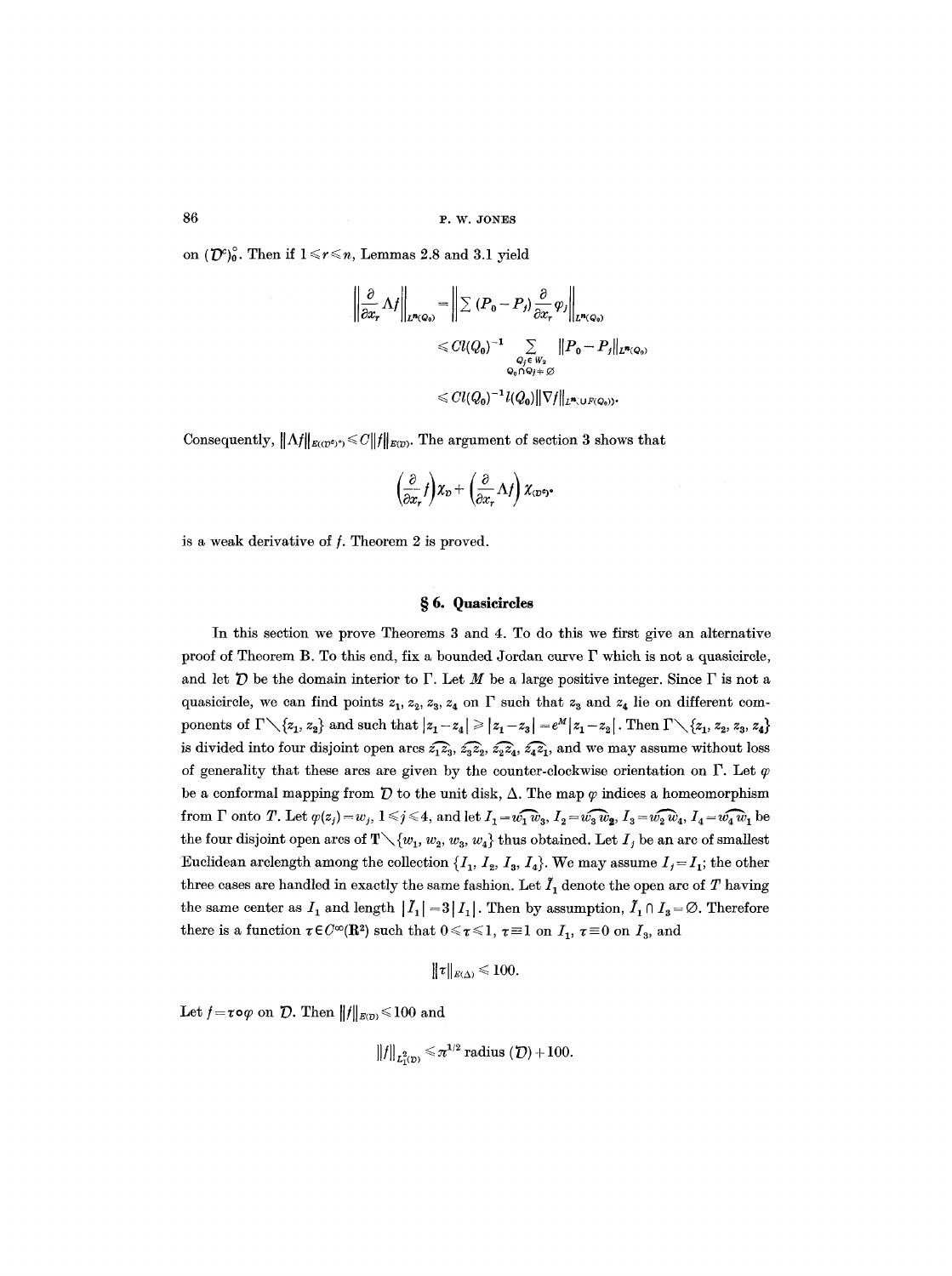Suppose now that F is an extension of f to  $\mathbb{R}^2$  and suppose  $F \in E$ . By its construction,  $F \equiv 1$  on  $\widehat{z_1 z_3}$  and  $F \equiv 0$  on  $\widehat{z_2 z_4}$ . If  $|z_1 - z_2| \le r \le |z_1 - z_3|$ , the circle  $\{|z - z_1| = r\}$  intersects both the arcs  $\widehat{z_1z_3}$  and  $\widehat{z_2z_4}$ . Consequently,

$$
\int_0^{2\pi} |\nabla F(z_1+re^{i\theta})|^2 r d\theta \geqslant \frac{1}{r},
$$

for almost every such r. Since  $|z_1 - z_3| = e^M |z_1 - z_2|$ , we obtain

$$
||F||_{E}^{2} \geqslant \int_{|z_{1}-z_{1}|}^{e^{M}|z_{1}-z_{2}|}\int_{0}^{2\pi} |\nabla F(z_{1}+re^{i\theta})|^{2} r\,d\theta\,dr \geqslant M.
$$

By standard patching arguments, there is  $f \in L^2(\mathcal{D})$  such that no extension of f to  $\mathbb{R}^2$  lies in  $E$ . An application of the Riemann mapping theorem now completes our proof of Theorem B.

To complete the proof of Theorem 4, notice that the implications (iii)  $\Rightarrow$  (iv)  $\Rightarrow$  (iii)  $\Rightarrow$  (i), (ii) follow from Theorems C and 1. The counterexample of this section can be easily modified to show that if condition (iv) fails, conditions (i) and (ii) also fail simultaneously.

The proof of Theorem 3 is similar. Suppose  $\overline{D}$  is finitely connected and suppose further that  $\bar{D}$  is not an  $(\varepsilon, \delta)$  domain for any values of  $\varepsilon, \delta > 0$ . By Theorem 4 we may assume  $\bar{D}$ is unbounded. Since  $\bar{U}$  is conformally equivalent to the unit disk minus a finite number of points and disks; our method of proof shows we may assume that  $\partial \mathcal{D}$  consists of a finite number of bounded Jordan curves plus a (possibly infinite) number of unbounded Jordan curves. Call the collection of all boundary curves  $\{\Gamma_j\}$ . Fix a value of  $\delta > 0$ . By Theorem C one of the following conditions must fail:

- (A) Every bounded  $\Gamma_i$  satisfies condition (1.3) for  $M = 1/\delta$ .
- (B) If  $\Gamma_j$  and  $\Gamma_k$  are distinct unbounded curves, then dist  $(\Gamma_j, \Gamma_k) \ge \delta$ .

(C) If  $z_1, z_2 \in \Gamma_j$  ( $\Gamma_j$  unbounded) and  $|z_1-z_2| \le \delta$ , then diam  $(\gamma_j) \le (1/\delta) |z_1-z_2|$ , where  $\gamma_i$  is the smaller arc between  $z_1$  and  $z_2$ .

In each of the above cases, the counterexample of this section can be localized by using smooth cut-off functions to show that  $D$  is not an E.D.S.

#### **References**

- [1] AHLFORS, L. V., Quasiconformal reflections. *Acta Math.*, 109 (1963), 291-301.
- [2] CALDERÓN, A. P., Lebesgue spaces of differentiable functions and distributions, in *Proc. Syrup. Pure Math.,* Vol. IV, 1961, 33-49.